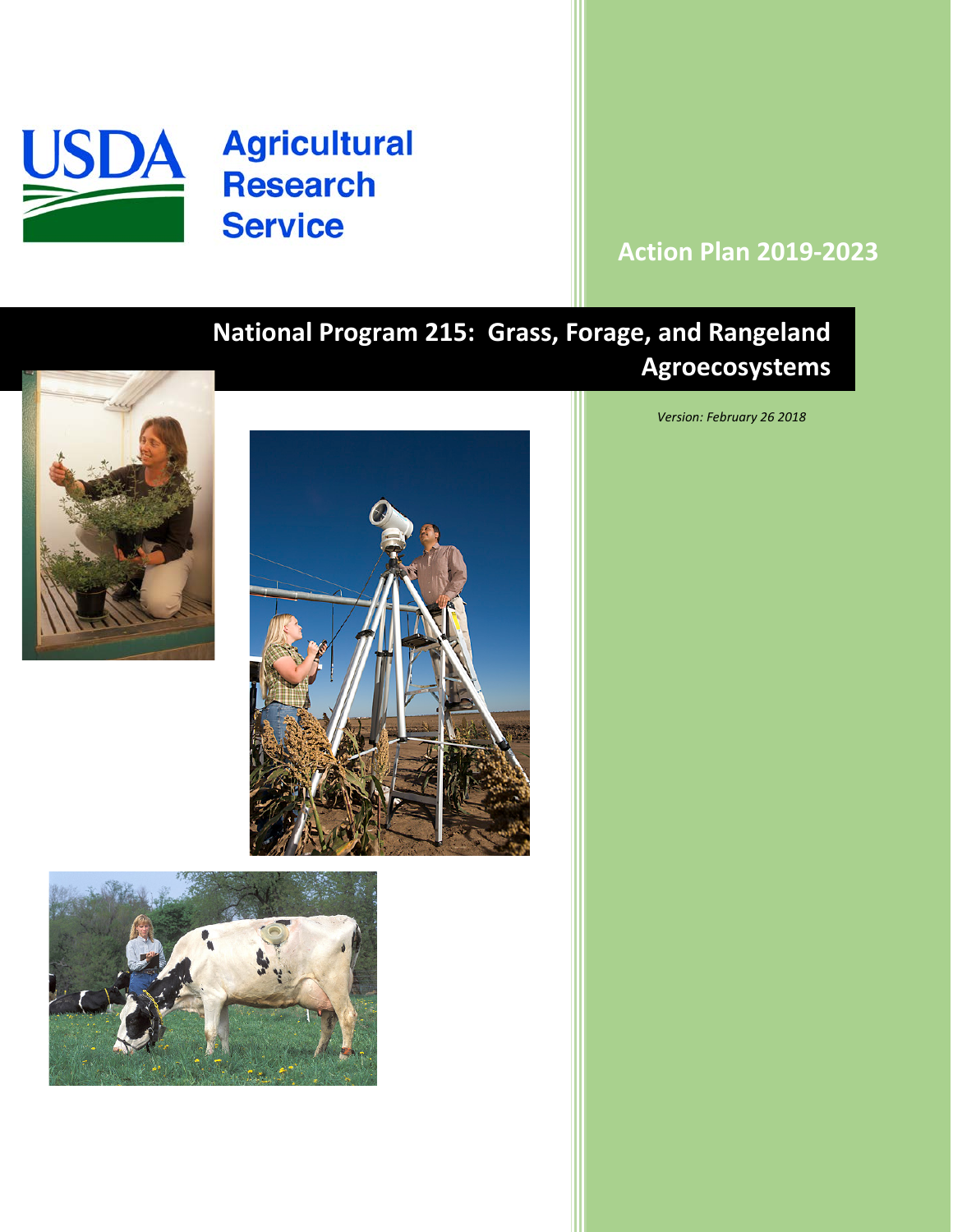# **Table of Contents**

| National Program 215: Grass, Forage, and Rangeland Agroecosystems, Action Plan FY 2019 - 2023                                                                                       | 1  |
|-------------------------------------------------------------------------------------------------------------------------------------------------------------------------------------|----|
| Component 1: Provide fundamental knowledge and understanding of interacting<br>ecological components of grass, forage, and rangeland agroecosystems.                                |    |
| Component 2: Improve the physiology and genetics of plant materials to enhance health,<br>vitality, and utility of pasture, biomass for feed and fuel, rangeland, and turf systems. | 12 |
| Component 3: Develop integrated science-based tools to foster improved management<br>of grass, forage, and rangeland agroecosystems.                                                | 18 |
| Component 4: Generate strategies to manage grass, forage, and rangeland agroecosystems<br>that simultaneously contribute to environmental conservation and are beneficial to human  |    |
| and animal use.                                                                                                                                                                     | 22 |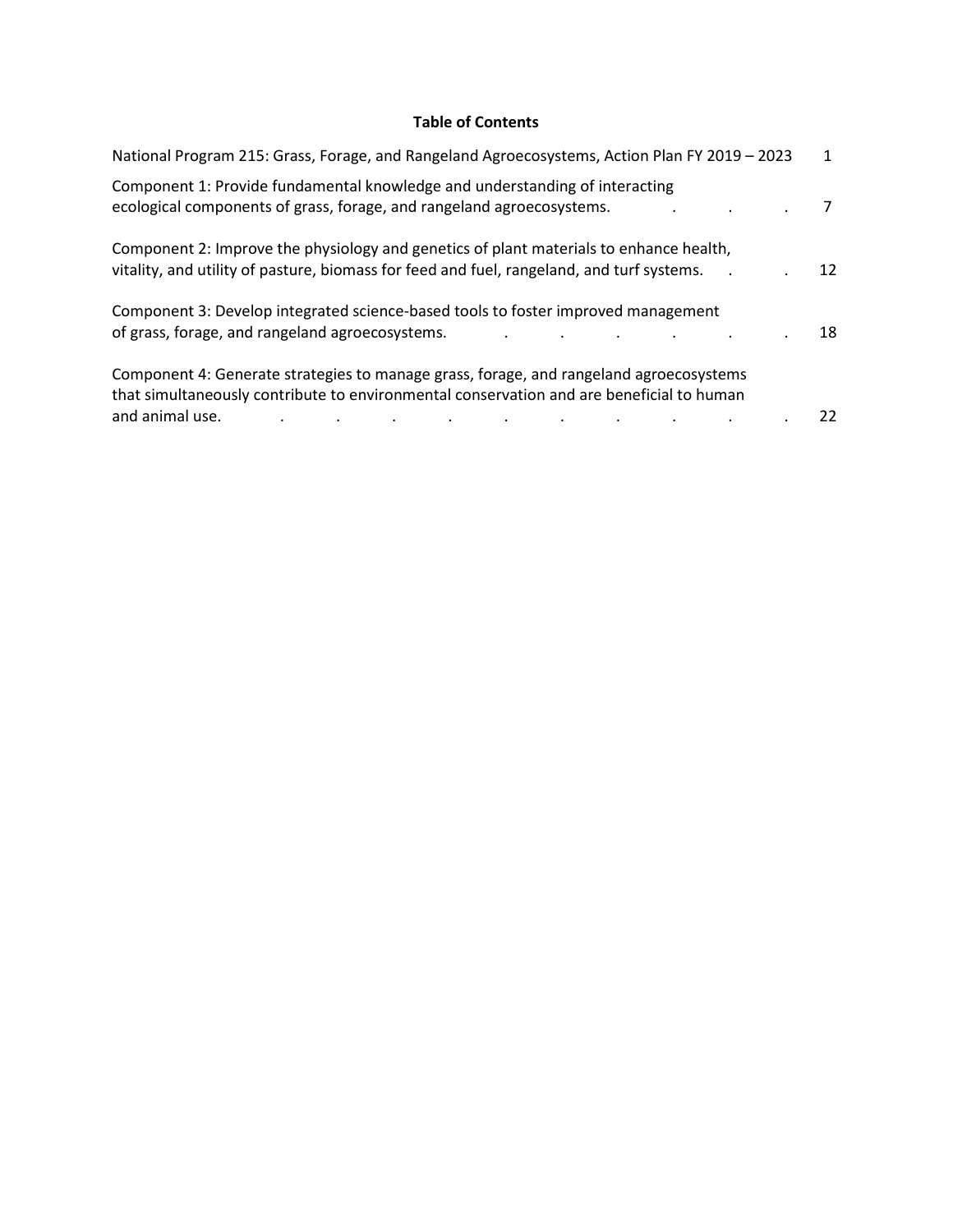The Agricultural Research Service (ARS) is the intramural research agency for the U.S. Department of Agriculture (USDA) and is one of four agencies that make up the Research, Education, and Economics mission area of the Department. The ARS budget is allocated to research conducted in 17 national program areas through 750 projects located at 90 laboratories across the United States and abroad. The ARS national program addressing grass, forage, and rangeland agroecosystems involves research conducted at 20 U.S. locations by 91 full-time scientists and has an appropriated budget of approximately \$42 million per annum.

# **Vision**

Healthy, productive rangelands, pastures, forage cropping systems, and green spaces that support rural prosperity, food security, and earth's ecology.

### **Mission**

The mission of the National Program is to provide research results that can be used to improve management decision making and enhance the utility, function, and performance of rangelands, pastures, forage, and turf agroecosystems while enhancing environmental and ecosystem services.

### **Strategic Objectives**

The Grass, Forage, and Rangeland Agroecosystems National Program has three strategic objectives.

- 1. Enhance the utility and ecology of grass, forage, and rangeland agroecosystems.
- 2. Develop and characterize plant materials that optimize the utility, stress tolerance, resilience, and productivity of grasses and forages for uses such as animal nutrition and productivity, ecosystem services, bioenergy, and recreation.
- 3. Provide tools and decision support to managers to enable more resilient grass, forage, and rangeland agroecosystems.

#### **Relationship to the USDA Strategic Plan**

This National Program addresses the following Strategic Goals in the USDA Strategic Plan:

Strategic Goal 1: Ensure USDA programs are delivered efficiently, effectively, and with integrity, and a focus on customer service; Objective 1.4: Improve stewardship of resources and utilize data-driven analyses to maximize the return on investment.

Research within component 3 of this plan specifically addresses data collection and model building that will be relevant to rangelands and pastures in the United States. These efforts will facilitate evaluation of land management efforts as well as decision making designed to affect improvements. Coordination of research efforts with other government agencies, as well as strategic engagement with land-grant universities and other external partners can help USDA develop new and innovative methods to improve environmental and production outcomes across the country.

Strategic Goal 2: Maximize the ability of American agricultural producers to prosper by feeding and clothing the world; Objective 2.3: Protect agricultural health by preventing and mitigating the spread of agricultural pests and disease.

Research within components 1, 2, and 4 of this action plan address toxic plants, invasive species, and forage and legume diseases that broadly effect the agricultural health of rangelands and pastures in the United States. A specific subcomponent of component 1 addresses the microbiome, which will include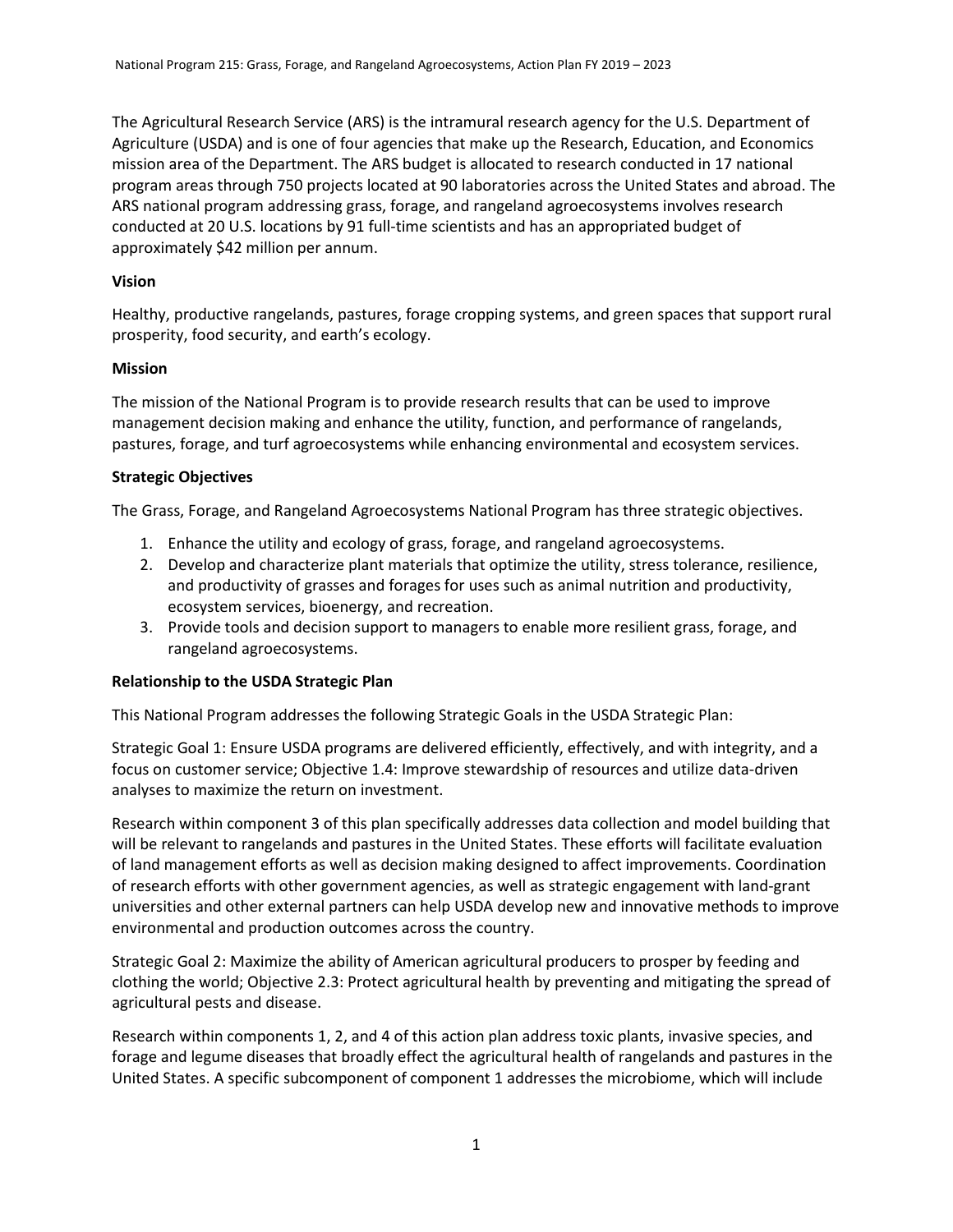exploration of detrimental as well as beneficial microorganisms associated with forage plants and soil in rangelands and pastures.

Strategic Goal 5: Strengthen the stewardship of private lands through technology and research; Objective 5.1: Enhance conservation planning with science-based tools and information; Objective 5.2: Promote productive working lands; and Objective 5.3: Enhance productive agricultural landscapes.

Research within Component 3 of this action plan specifically addresses environmental measures and model building. Research on environmental measures will provide needed information to assess where interventions are needed, as well as the success of interventions once deployed. Model-building research is designed to provide decision support using available data and to maximize the effectiveness of interventions before they are deployed. Scientists within this program will continue to develop and streamline technical tools and assistance by partnering with scientific research institutions and private industry experts to enhance the conservation planning process and results. The short-term outcome will be measurable increases in qualifications and capacity for conservation planners that directly interact with customers. The long-term outcome, after customers implement science-based rangeland and pasture management tools, will be simultaneous improvement in production from the land along with reductions in soil erosion, improvements in air and water quality on the farm and downstream, and enhanced wildlife habitat as measured by programmatic trends and State, regional, and national conservation statistics.

# **Relationship to the USDA Research, Education, and Economics (REE) Action Plan**

This National Program addresses the following Goals from the REE Action Plan:

Goal 1. Sustainable Intensification of Agricultural Production; Subgoal 1A. Crop and Animal Production; Subgoal 1B. Crop and Animal Health; and Subgoal 1C. Crop and Animal Genetics, Genomics, Genetic Resources, and Biotechnology.

Research within this National Program addresses pasture and rangeland vegetative biomass production, with the ultimate goal of providing nutritious feedstocks for the efficient production of livestock. Strategies within the program include genetic selection of plants (grass and legumes) to thrive in pasture and rangeland conditions. A portion of the program focuses on genetic selection of animals for efficient production in range and pasture settings.

Goal 2. Responding to Climate and Energy Needs; Subgoal 2A. Responding to Climate Variability; and Subgoal 2B. Bioenergy/Biofuels and Biobased Products.

Components of this National Program focus on management and genetic selection strategies to improve the resilience of rangelands and pastures to climate variability, primarily temperature extremes and drought. Other portions of the research focus on the applicability of biomass for biobased products.

Goal 3. Sustainable Use of Natural Resources; Subgoal 3A. Water Availability: Quality and Quantity; and Subgoal 3B. Landscape-Scale Conservation and Management.

A significant portion of the research within this National Program is focused on the sustainable use and management of rangelands and pastures. Research focuses on nutrient cycling within the environment, to be able to better ensure that use of rangelands and pastures do not contaminate nearby streams and waterways. Management and genetic selection strategies focused on the sustainable use and management of rangelands and pastures will also be developed.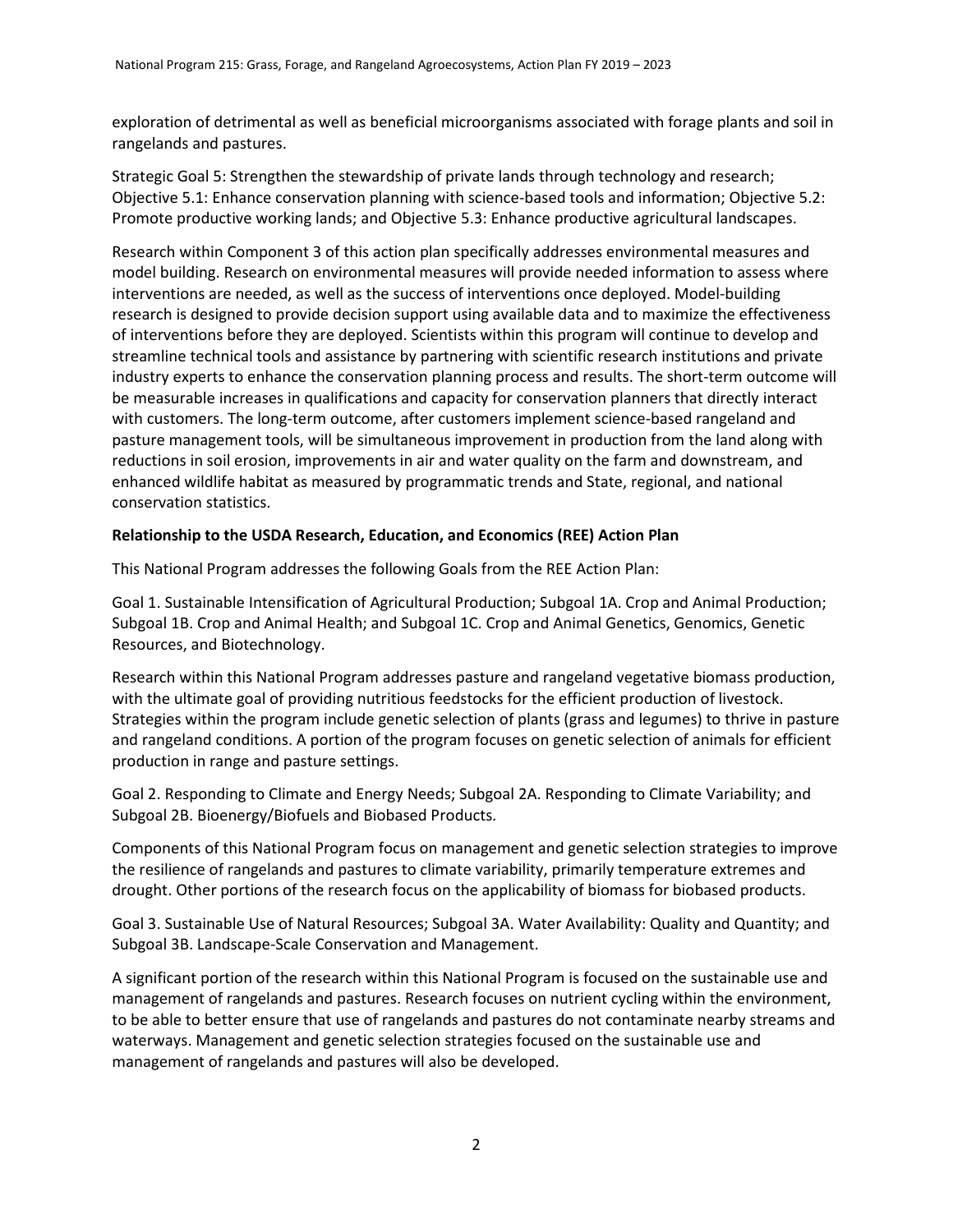# **Relationship to the ARS Strategic Plan**

This National Program supports the following ARS Strategic Plan Goal areas and Strategic goals:

Strategic Goal Area 2: Natural Resources and Sustainable Agricultural Systems; Goal 2.5. Develop and transfer economically viable and environmentally sustainable production and conservation practices, technologies, plant materials, and integrated management strategies, based on fundamental knowledge of ecological processes that conserve and enhance the Nation's diverse natural resources found on its range, pasture, hay, and turf lands.

Performance Measure 2.2.5. Develop and transfer economically viable and environmentally sustainable production and conservation practices, technologies, plant materials, and integrated management strategies, based on fundamental knowledge of ecological processes that conserve and enhance the Nation's diverse natural resources found on its range, pasture, hay, and turf lands.

This National Program will perform research to improve agricultural production from U.S. grass, forage, and rangeland agroecosystems while simultaneously improving the ecological services that these areas provide. To accomplish this, research is focused on understanding the interacting ecological and production components of these areas. Improving the physiology and genetics of plant materials will enhance health, vitality, and utility of production systems for pasture, biomass for feed and fuel, rangeland, and turf. Development of integrated science-based tools will foster improved management of grass, forage, and rangeland agroecosystems. Generating strategies to manage grass, forage, and rangeland agroecosystems that simultaneously contribute to environmental conservation will benefit human and animal use of these areas.

### **Relationship to ARS Grand Challenge**

In FY 2015, ARS set an aspirational goal for itself—to Transform Agriculture to Deliver a 20 Percent Increase in Quality Food Availability at 20 Percent Lower Environmental Impact by 2025. This Grand Challenge recognizes not only the many pressing issues facing U.S. agriculture, but that these issues are intertwined. In the minds of farmers, consumers, and citizens, having sufficient food to meet a growing population, ensuring that food is wholesome, and addressing the substantial environmental footprint of agriculture are inextricably linked. Recognizing that these issues need to be addressed holistically and synergistically, ARS research leadership developed this Grand Challenge to encourage and facilitate collaboration across projects, locations, and programs within the Office of National Programs (ONP) in utilizing a systems approach to address the agricultural research needs of the nation and the world.

This National Program is at the core of one of the three flagship Grand Challenge projects started in 2017, the Dairy Agriculture for People and the Planet project. The overarching objective of this project is to compare genetic differences in dairy cattle across a range of forage management systems to deliver nutritionally superior products that positively impact public health with a lower environmental impact. ARS scientists in this National Program are developing scientific knowledge to improve the production capacity of rangelands, pastures, and turf systems, while at the same time reducing the environmental impact of these production practices on the environment. Production capacity includes ecological services, livestock, and biomass production for energy and other biobased products. Environmental impacts include fire incidence, invasive species, pathogen and nutrient contamination, and detrimental effects of wildlife and plant species diversity.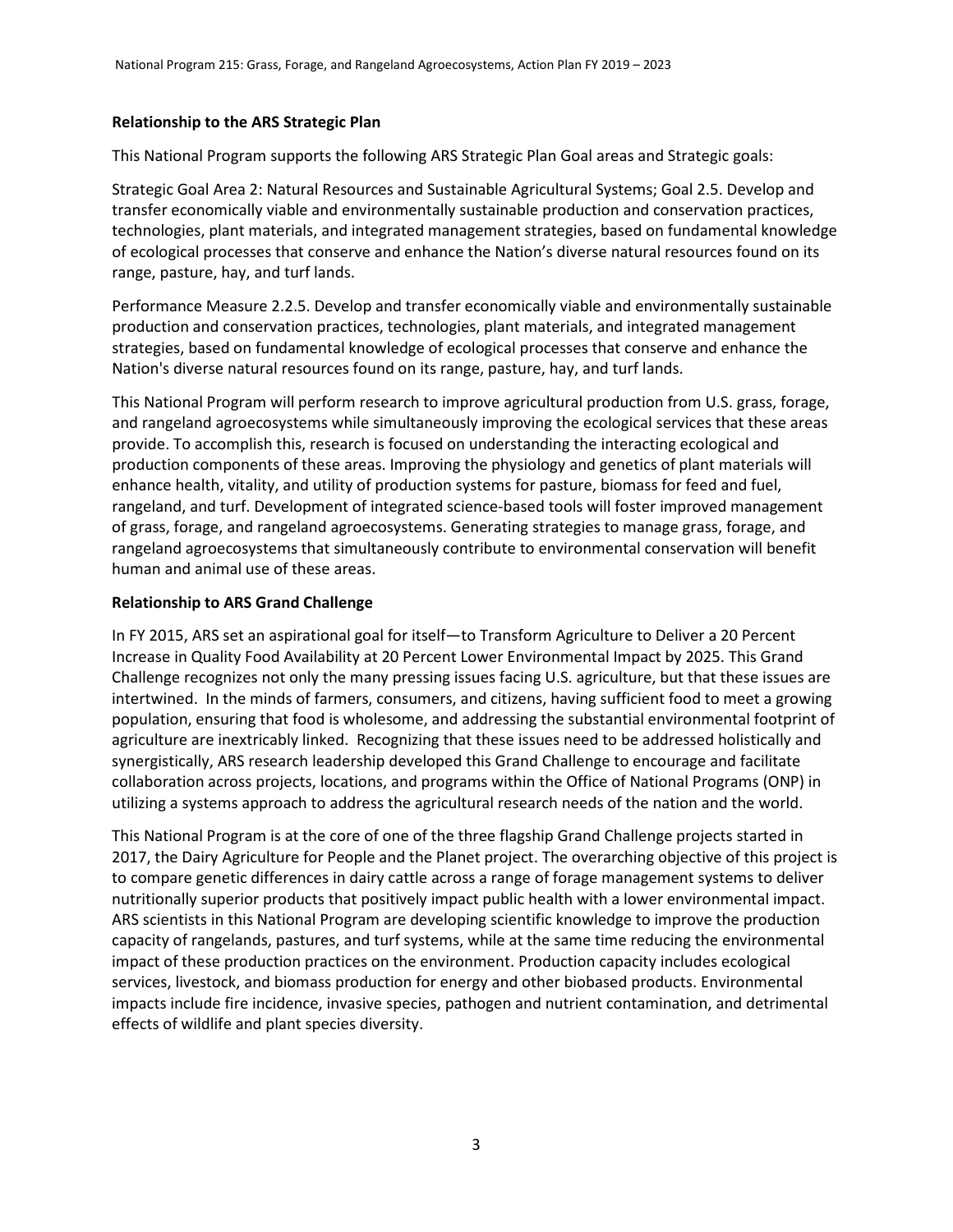#### **Introduction**

Grass, forages, and rangelands — which include turfgrass, herbaceous biomass harvested for fuel, forages harvested for feed, and pastures and native ecosystems for grazing — cover vast areas of the earth. Although these areas support a variety of native and non-native plant and animal life, some grasslands and most rangelands are typically unsuitable for growing annual crops due to characteristics of the environment such as topography, rainfall or other water sources, soil type, and climate. However, these areas benefit humans and animals in a variety of ways, including contributing significantly to nutrient cycling (e.g., carbon, nitrogen), maintaining water quality, providing vital habitats that support plant and animal species diversity, generating biomass for feed and fuel, and contributing to human food security through grazing of ruminant and non-ruminant animals. Turfgrass-covered areas contribute many of the same ecological services, while at the same time providing either aesthetic value or utility for recreational or other purposes. Although grass, forage, and rangeland areas contribute a great deal to human existence and to species biodiversity, proper management to balance productivity and ecological benefits is very complex. Often, information is lacking that enables optimal use and productivity of these areas, in terms of animal, biofuel, or other uses, with ecological services such as nutrient cycling, recreation, and wildlife habitat. Improper management also contributes to dangerous or detrimental conditions such as wildfire, dust storms, and excessive erosion.

To address these issues, this National Program will perform research broadly classified into four components. Component 1 is designed to provide basic information on the physics, biology, ecology, and microbiology of grass, forage, and rangeland systems. This information will inform the remaining components. Component 2 will specifically address selection of plants for a variety of characteristics to improve the function of grass, forage, and rangeland systems. The basic information from component 1 will provide information on phenotypes for effective selective strategies. The goals of selection will include the development of plants with traits important to the optimal function of pastures, rangelands, and turf covered areas, such as nutrient and toxic chemical absorption, seed production, germination, resilience (both environmental and grazing), persistence, and nutrient and/or chemical content (livestock, biofuels, and other production uses). Component 3 will specifically address measures and models for grass, forage, and rangeland systems. Information from Component 1 will help to inform what measures would provide the most beneficial information to assess agroecosystem function. Novel methods to measure these parameters will also be a part of the research within this component. Models will be developed using this information to both help determine when intervention is needed and what type of intervention may be most effective. The same measurement methods can then be used to assess the effectiveness of interventions. Finally, research in component 4 integrates the information from the previous components to determine management strategies that balance and optimize production and conservation on grass, forage, and rangeland agroecosystems. Research within this component focuses on four broad challenges that are current priorities: fire management; balancing livestock and ecology management; optimizing harvested forage production and ecological management; and strategies to mitigate invasive or toxic plant species. It is expected that research within this program will contribute to increased agricultural production from these regions, with simultaneous improvement in the ecological services provided by the same regions.

The integration of grass, forage, and rangeland research into broader production systems is a priority of a number of ARS national projects. Indeed, major national initiatives, including the Long-Term Agroecosystem Research (LTAR) Network, Dairy Agro-ecosystem Working Group, and the Conservation Effects Assessment Project, all include objectives to better integrate pasture, forage, and rangeland management strategies as part of a broader vision to enhance local nutrient cycling and improve the environmental sustainability of animal production systems. Climate change, bioenergy development,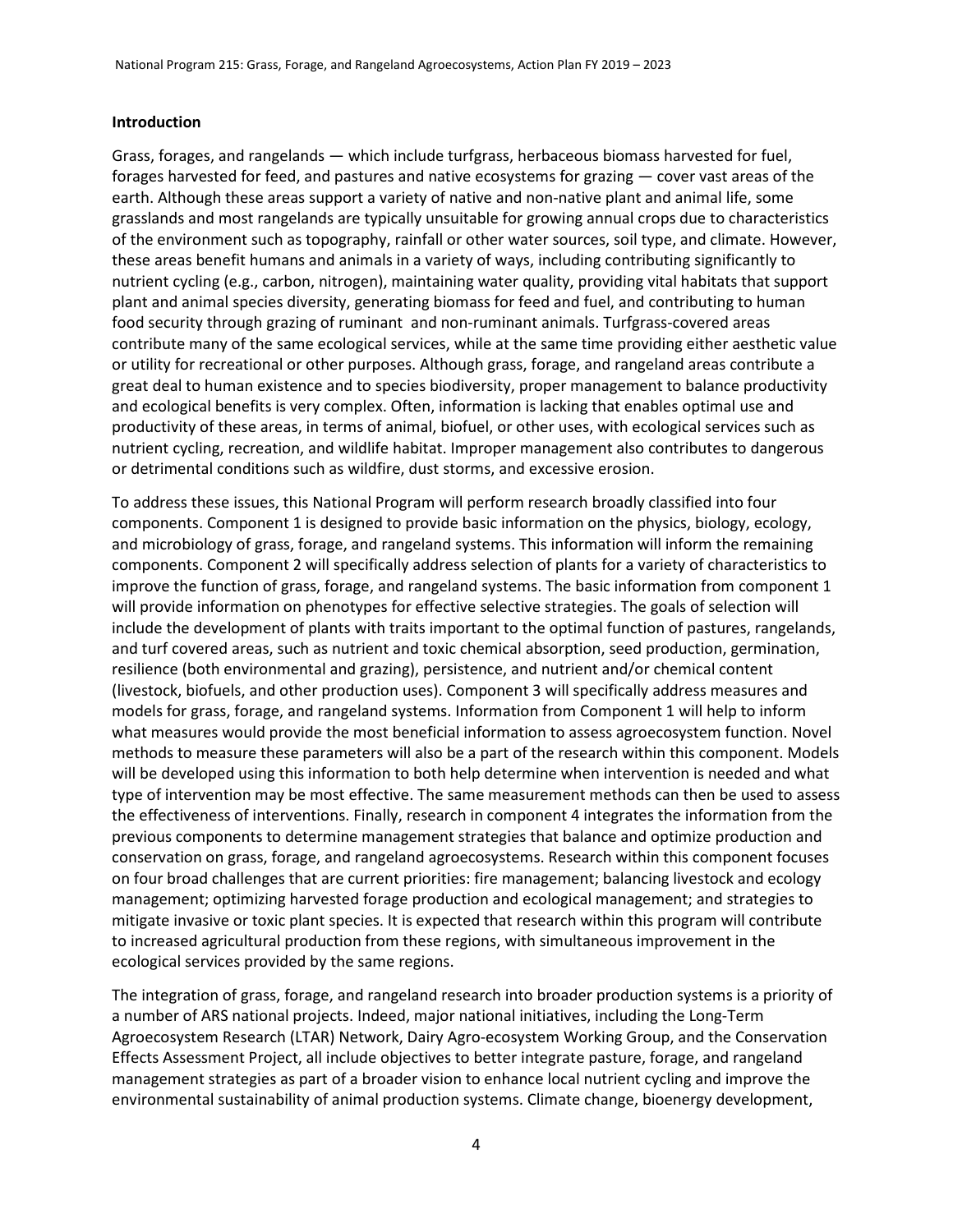increasing recreational activities, preserving natural resources, social interests, and a growing population all make management of grass, forage, and rangelands challenging and complex. Meeting competing demands for increasing food production while maintaining ecosystem services on these areas requires a combination of fundamental knowledge, science-based tools, and management strategies to renew, maintain, and enhance productive sustainable systems.

#### **Research Components**

# **Component 1: Provide fundamental knowledge and understanding of interacting ecological components of grass, forage, and rangeland agroecosystems.**

1A. Fundamental characteristics and interactions of the atmosphere, plant, soil, animal, and nutrient interface (includes climate, environment, plant biology, wildlife and livestock dynamics, and water and nutrient management).

1B. Role of microbes in promoting healthy soils, plants, animals, and related ecosystems.

# **Component 2: Improve the physiology and genetics of plant materials to enhance health, vitality, and utility of pasture, biomass for feed and fuel, rangeland, and turf systems.**

- 2A. Plant resilience and resistance to stressors.
- 2B. Environmental remediation and restoration.
- 2C. Genetic manipulation of the nutritional value of forages for livestock and other uses.
- 2D. Aesthetics and utility of turf.

# **Component 3: Develop integrated science-based tools to foster improved management of grass, forage, and rangeland agroecosystems.**

- 3A. Measuring and monitoring system status and function at various scales.
- 3B. Tools that support management decisions and aid implementation.

**Component 4: Generate strategies to manage grass, forage, and rangeland agroecosystems that simultaneously contribute to environmental conservation and are beneficial to human and animal use.** 

4A. Fire assessment, management, and remediation.

4B. Livestock management and grazed or harvested forage utilization strategies.

4C. Improved growth, handling, and storage of harvested biomass for optimized quality and utilization as feed or feedstocks and positive environmental benefits.

4D. Land and animal management strategies that control or mitigate invasive species and reduce the negative impacts of poisonous plants in the landscape.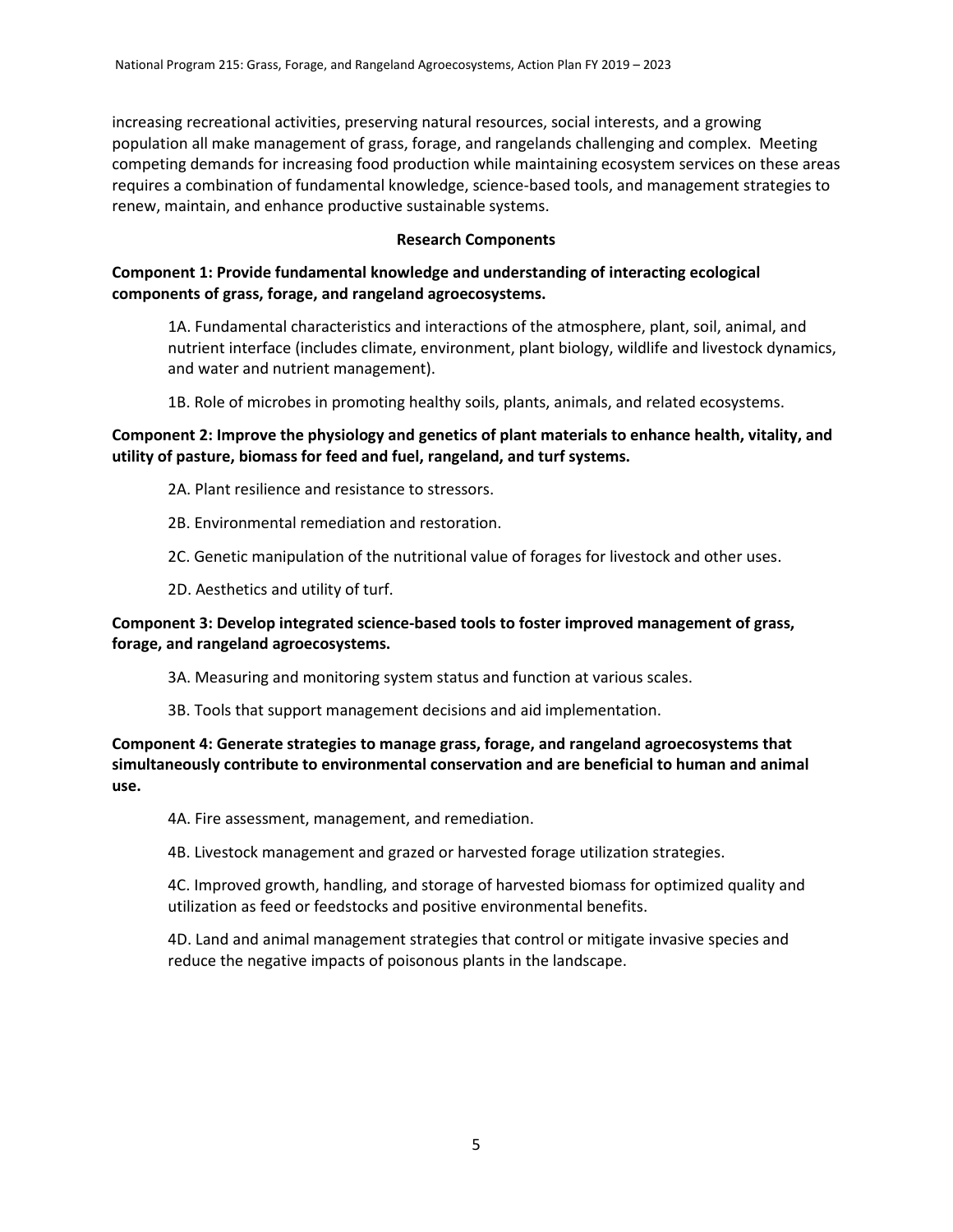# **COMPONENT 1: Provide fundamental knowledge and understanding of interacting ecological components of grass, forage, and rangeland agroecosystems.**

ARS has conducted foundational research on various ecological processes, but progress in rangeland production, conservation, and restoration is hindered by limited basic science explaining process interactions and changes over time and space. In addition to these interactions, new sequencing technologies and methods will enable better assessment of the role of microbes in rangelands and pastures. Significant gaps exist in the understanding of processes within the soil and their effects on the vegetation above. Improved understanding of fundamental relationships among management practices, ecological processes, and climate variability will facilitate development of management practices, prediction tools, and risk assessment. Fundamental, science-based understanding of soils, plants, animals, microbes, and their interactions is necessary to support sustainable livestock production and other uses of plant biomass. Research is needed to understand how stockpiled forages maintain forage yield and nutritional quality in the dormant season. Simultaneously, research is needed to aid conservation and restoration of rangeland natural resources. ARS has made substantial contributions to understanding fundamental processes at plot-to-landscape scales. However, adjusting to climate variability, changing land use patterns, and altered fire regimes will require increased understanding of how interactions among these elements vary across rangeland landscapes. This information will be necessary to support development of improved forage plants (Component 2), management decision aids (Component 3), and innovative management strategies (Component 4) necessary to adapt to changing conditions and management objectives.

# **Problem Statement 1A: Fundamental characteristics and interactions of the atmosphere, plant, soil, animal, and nutrient interface (includes climate, environment, plant biology, wildlife and livestock dynamics, and water and nutrient management)**

Extreme or prolonged weather events can be caused by a variety of complex atmospheric and hydrologic factors, which when altered by climate change, often make these events more severe or more prolonged. Scientific evidence indicates that climate change is a result of increased concentration of carbon dioxide  $(CO_2)$  and other greenhouse gases in the atmosphere globally. These gases trap heat radiating from earth to space, resulting in a gradual and general warming trend of the oceans and atmosphere. This trend is not uniform around the globe, but generally leads to more evaporation, which can result in locally extreme precipitation. Some plants seem to respond positively to increased atmospheric CO2, changing the nature of competition among plant species. Often the plants that show the strongest response to elevated  $CO<sub>2</sub>$  are invasive and undesirable species. The changing temperature and precipitation patterns will also likely cause a shift in where crops are optimally grown. For turfgrasses and forages, climate change within the United States will likely result in the expansion of warm-season and cool-season species further north, more heat stress, more variability in rainfall, longer growing seasons, increased humidity that may cause more disease, and the potential of more severe pest outbreaks as many pest species will be able survive winter temperatures.

Pastures span the nation's precipitation gradients, from the humid eastern and southern regions to the arid west, and may or may not be irrigated. Today, there remains a tendency for pastures to be underutilized and undermanaged, ignoring their potential as a profitable forage resource and productive foundation for high-value animal husbandry. Frequently, pastures are found in areas that are not well suited to row crop production and are vulnerable to the adverse consequences of intensive management. When properly managed, pastures serve as important components of landscape management strategies that support an array of ecosystem services. However, profitable, sustainable management of pastures can be complex, requiring a basic understanding of animal behavior and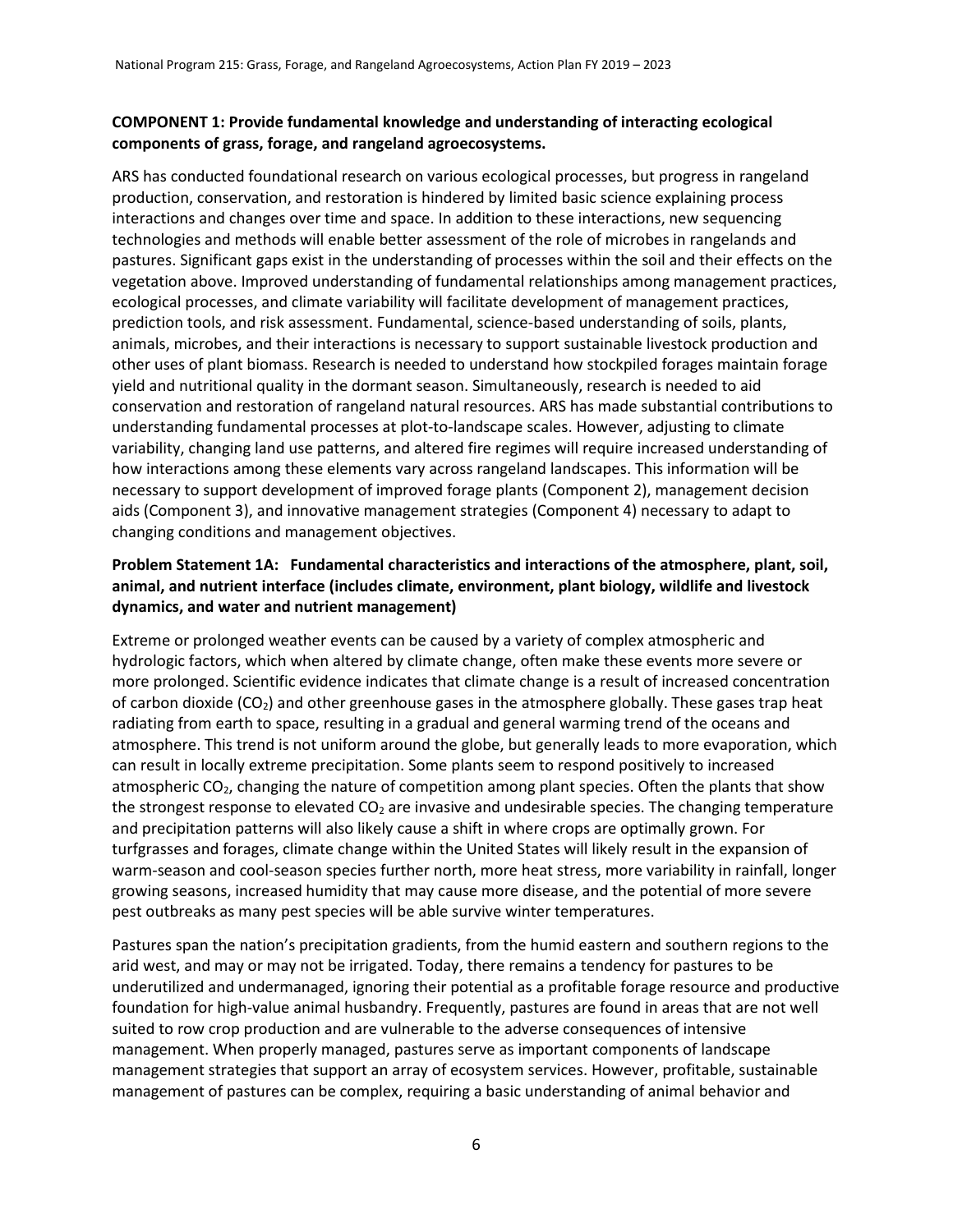physiology, plant phenology, nutrition, response to management, and site potential. Understanding the potential for profitable pasture management must be grounded in an understanding of the response of pasture forages to changing weather patterns. Many of ARS' pasture sites are also home to long-term precipitation and watershed monitoring. This long-term research has improved forecasting of weather pattern changes that would affect the availability of water to pasture species as well as the potential for pasture runoff to adversely impact water quality. Fundamental information is needed to model the complex conditions affecting differences in pasture forage yield, quality, and timing.

The U.S. Census of Agriculture and the annual USDA Agricultural Yield Survey show that forage yields across the country have made minimal gains since the 1980s. University field trials and some farms in both the eastern and western U.S. agroecosystems report yields significantly above the regional averages. However, the potential yield, quality, and persistence of forages is not being attained on many farms. Most U.S. cropland currently relies on chemical fertilizer applications and limited crop rotations, often resulting in soil degradation, erosion, and nutrient losses to the environment. Incorporation of perennial forages in cropping systems can mitigate many of these issues, but costs and labor needed in forage production, coupled with low national yields, have resulted in declining use of forages across the United States. There is a need to identify the environmental factors that prevent the full realization of yield potential and affect seedling establishment, stand persistence, and quality of forage grasses, legumes, and mixtures. There is a lack of understanding of how amendments to improve soil fertility, such as biochar, green manures, annual cover crops, and animal manures, affect soil, water, and plant processes and how these amendments can be incorporated into cropping systems. There is a need to understand how environmental factors, water, microbes, and plants contribute to soil fertility and improve soil health. Likewise, knowledge of effects of soil health on crop yield, resiliency, and nutrient cycling, use efficiency, and loss is also needed.

# **Research Focus**

- 1A.1 Determine relationships between climate variability and change, plant production and nutrient value, and livestock gains.
- 1A.2 Better understanding of how changes in climate patterns interact with other ecological processes to cause changes in rangeland and pasture system status, health, and function.
- 1A.3 Determine what influences livestock movement and feeding behavior in range and pasture settings.
- 1A.4 Better understanding of variables affecting forage establishment, yield, quality, and stand persistence within the landscape.
- 1A.5 Evaluate the effect of strategic incorporation of perennial forages in cropping systems on soil and water resources.
- 1A.6 Evaluate the factors affecting nutrient use efficiency of plants.
- 1A.7 Determine effects of soil amendments, green manures, cover crops, and animal manures on soil, water, and plant processes.
- 1A.8 Measure the effects of soil health on crop yield, resiliency, nutrient cycling, and nutrient use efficiency and loss.
- 1A.9 Improve characterization of the physics of erosion by wind and water and develop strategies to conserve soil.
- 1A.10 Better understanding of how climate and site factors interact to constrain potential species composition and diversity, and consequent effects on ecosystem services.
- 1A.11 Measure the effects of different management strategies on pests of forage crops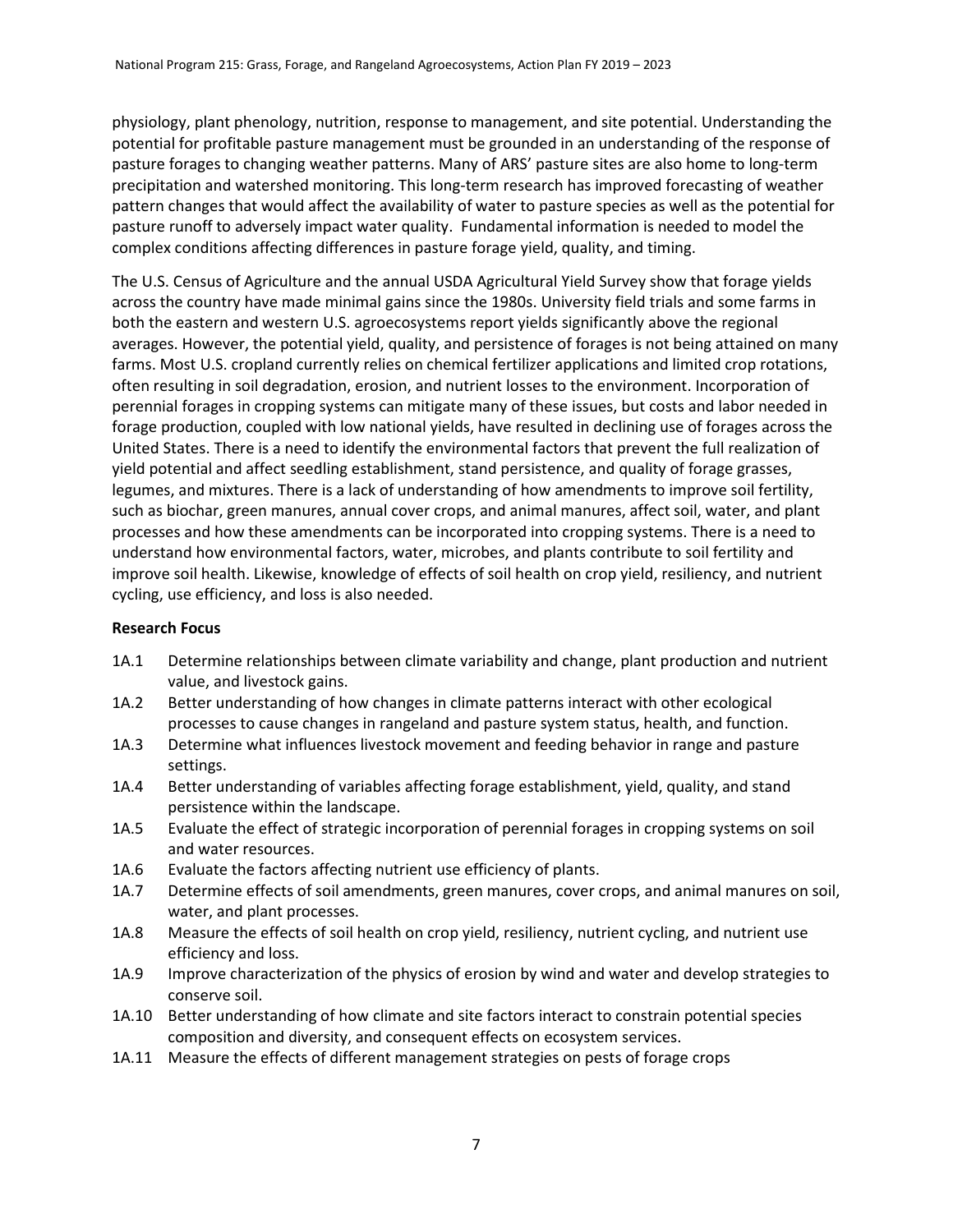- 1A.12 Quantify carbon and nitrogen fluxes and evapotranspiration dynamics, their controlling factors, and underlying mechanisms for different pastures under different grazing and management practices
- 1A.13 Improve our understanding of water use efficiency to optimize water usages.
- 1A.14 Identification of plant traits that improve soil quality.
- 1A.15 Improved understanding of the compounds, mechanisms, and characteristics of plant toxicities to livestock.
- 1A.16 Improve understanding of beneficial plant secondary metabolites to enhance livestock health and performance.

# **Anticipated Products**

- Best management practices for livestock producers and rangeland managers experiencing the effects of weather variability and climate change (Focus 1A.1 and 1A.2).
- Data and information on the effects of nitrogen fertilizer application timing on biomass and soil carbon (1A.1).
- Recommendations for managing livestock behavior in range and pasture settings (1A.3).
- Enhanced tools and information for evaluating perennial and annual forage production systems based on soil organic matter (soil carbon), nutrient use or removal, and greenhouse gas emissions (1A.5, 1A.7, and 1A.8).
- Enhanced tools for determining weather and microclimatic requirements for establishment and maintenance of rangeland plant species. (1A.2 and 1A.4).
- Strategies for enhancing plant resiliency and forage dry matter production under diverse environmental and management conditions (1A.2 and 1A.4).
- Knowledge of the effects of soil amendments, green manures, cover crops, and animal manures on soil, water, and plant processes (1A.6, 1A.7, and 1A. 8).
- Strategies that optimize legume/grass mixtures to enhance nitrogen use efficiency in pastures  $(1A.6).$
- Strategies and plant traits for improving soil health (1A.7, 1A.8, and 1A.14).
- Identification of conditions resulting in enhanced vulnerability to accelerated erosion (1A.9).
- Strategies for optimizing forage species selection to improve production and health under changing climates. (1A.2, 1A.6, and 1A.10)
- Basic information on water, carbon, and nitrogen cycling in range and pasture systems (1A.12 and 1A.13).
- Influence of various environmental factors on pests of forage crops (1A.11).
- Improved diagnostic techniques for laboratories and veterinarians for toxic plants (1A.15).
- Information on plant components that enhance health and performance of grazing animals. (1A.16)

# **Potential Benefits**

Improved knowledge of how the climate, soil, plants, animals, water, and nutrients interact will inform research in Components 2-4 of the action plan. Basic information on climate effects on plants and animals will inform genetic selection and management strategies for reducing the impact of climate on production systems. Basic information on physical interactions between soil, water, and nutrients will inform measuring and modeling research in Component 3 and management systems research in Component 4. Information on nutrient interactions with plants and animals will allow genetic selection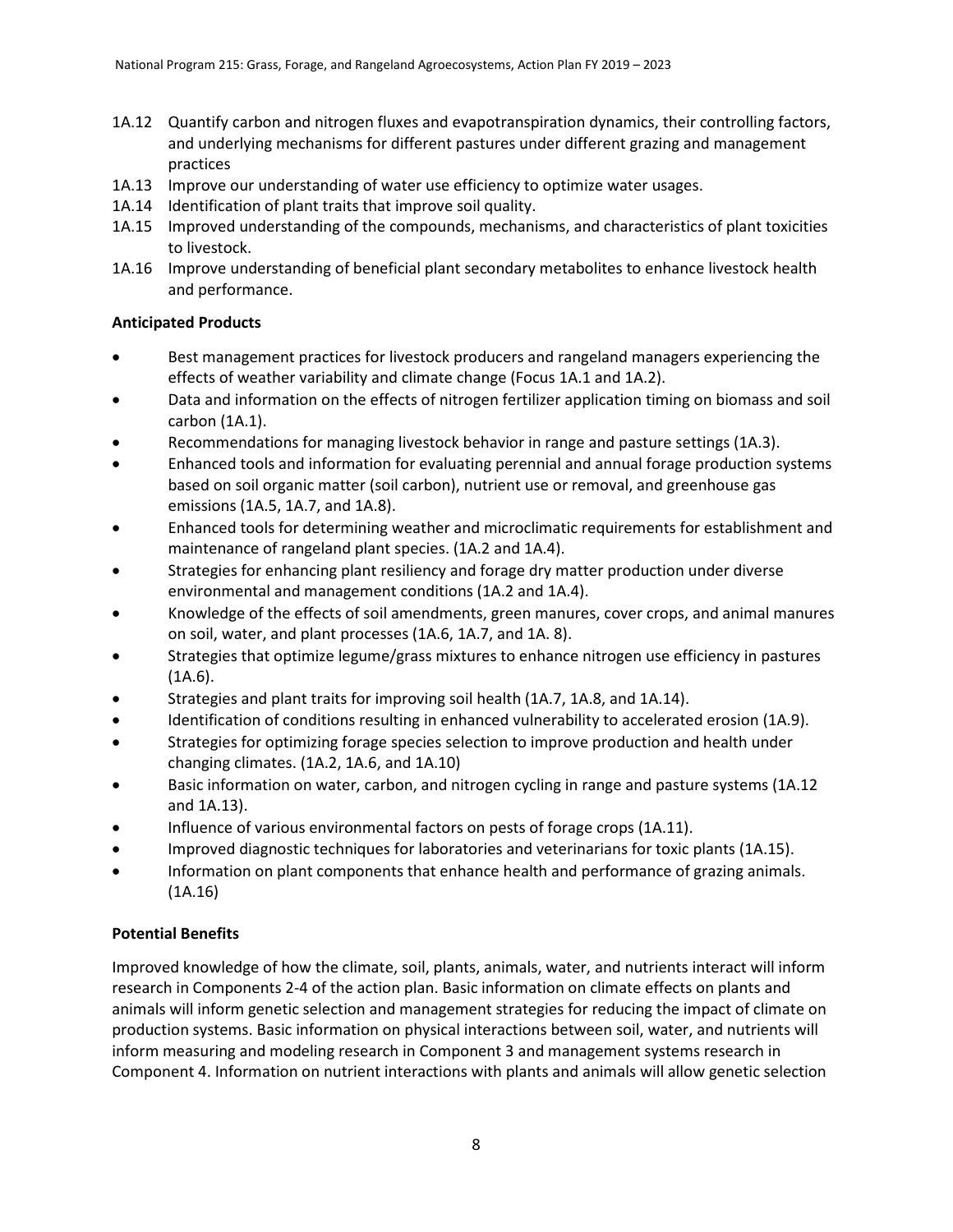for improved plant varieties that reduce nutrient losses into runoff (Component 2), more nutritious forages for animals, and animals adapted to the forages available in different production systems.

# **Problem Statement 1B. Role of microbes in promoting healthy soils, plants, animals, and related ecosystems**

Microbiomes, the communities of microorganisms that live in soil and in and on plants are increasingly recognized for their critical role in the function of diverse ecosystems. Plant host, tillage, nutrient and pesticide inputs, and irrigation can impact microbial communities. However, the impacts of cropping systems and manure amendments on soil microbial community dynamics and microbial functions remain poorly understood. Both beneficial and pathogenic microbes are associated with forage crops. Understanding the dynamics of these microbes, their genetic diversity, and their roles in the environment is critical to developing sustainable management systems and improved plant germplasm. There is a need to understand the dynamics of soil and rhizosphere microbial community interaction with forage crop management systems and crop rotation to increase nitrogen and phosphorus utilization in dairy and other crop production systems. In particular, greater knowledge of the contribution of microbes to nitrogen cycling is needed.

Losses due to plant pathogens continue to challenge production and yields. A greater understanding of pathogen populations, their interactions within microbial communities, and their dynamics with management systems is needed. In addition, microorganisms can have a large influence on ecosystem function by impacting critical processes such as plant water uptake, nutrient availability, soil stability, and greenhouse gas production. The role of microorganisms on productivity and sustainability of rangeland ecosystems is poorly understood. Turfgrasses are commonly subject to frequent fertilization, mowing, irrigation, and application of herbicides and pesticides. The microbial community that exists in this environment and its response to the various management practices is just starting to be characterized and understood. There is a strong need to connect the complex processes of soil ecosystems with tangible production and environmental outcomes that have relevance to rangelands, pasture, and turf management. For instance, very little is understood regarding feedback in pasture management and soil health, particularly with regard to the quantity, quality, and timing of forage availability. Opportunities exist to leverage ARS' LTAR network, which is seeking to investigate appropriate metrics of soil health and to connect those metrics to agronomic and environmental responses. Fundamental work is needed to describe endophyte and microbial populations that exist in different pasture, rangeland, and turf plant communities and how they affect plant salt tolerance, drought resistance, and forage quality.

#### **Research Focus**

- 1B.1 Improve the understanding of the endophytic and soil microbial mechanisms associated with salt and drought tolerance, winter injury, seed shattering, herbicide resistance, and forage quality in forage and turfgrass.
- 1B.2 Toxic endophyte control in pasture management systems.
- 1B.3 Identify novel endophytes that provide biotic and abiotic stress tolerance without detrimental effects to livestock.
- 1B.4 Improved methods for identifying pathogens of legumes and grasses used forage and biomass.
- 1B.5 Characterization and impact of beneficial and pathogenic microbes associated with forage legumes and grasses.
- 1B.6 Effect of endophyte and soil microbe influences on rangeland structure and function.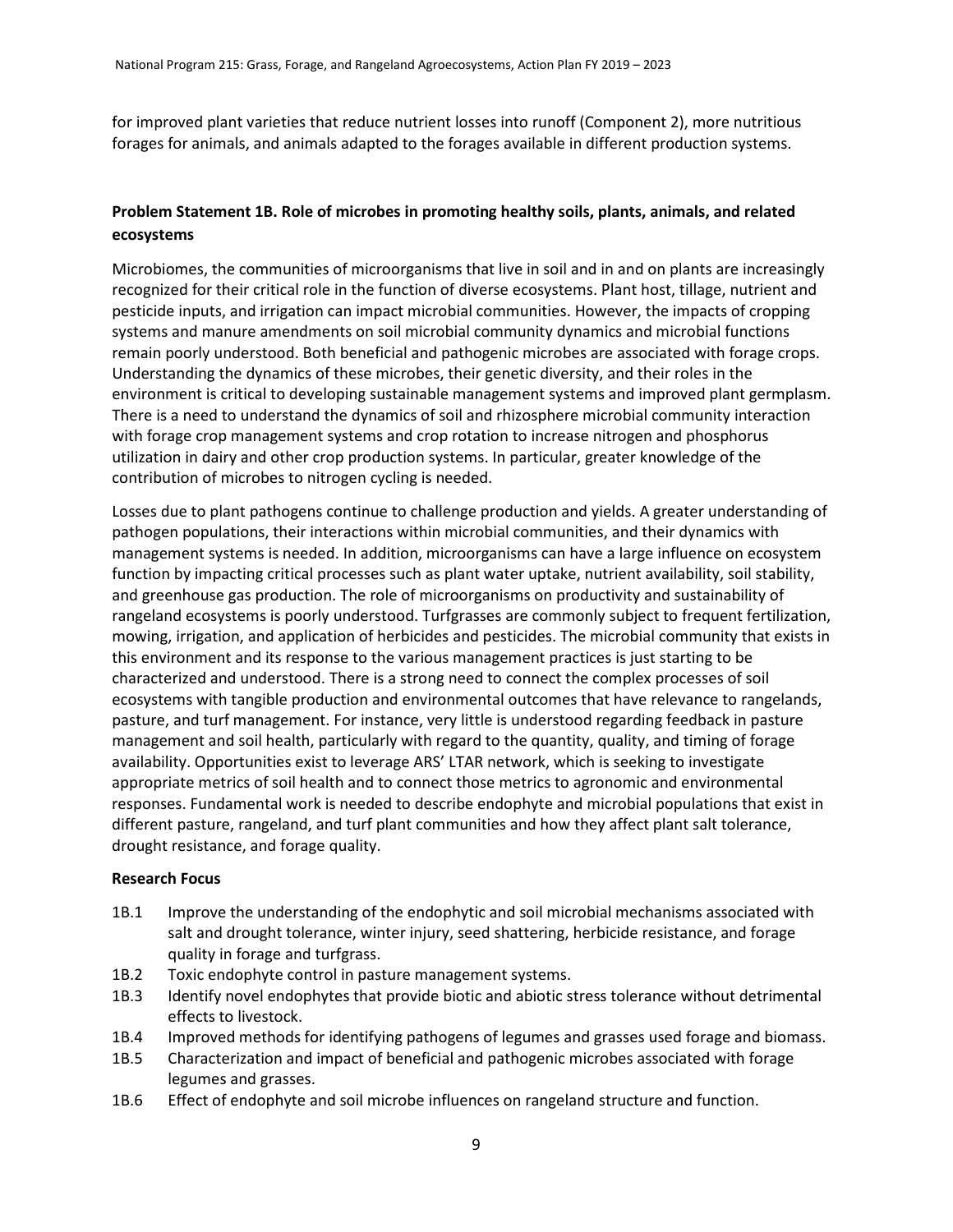- 1B.7 Identify soil microbial functions and systems that promote and/or improve nutrient procurement and utility.
- 1B.8 Understand the microbial communities that exist in the turfgrass, pastures, forages, and rangeland environments and the effects of management practices on these communities.
- 1B.9 Measure the impact of microbes on forage, pasture, and turf systems and determine the effects of management on soil microbial carbon sequestration.
- 1B.10 An increased understanding of how soil microbes interact with water, nutrients, climate, plant, and animal processes and how those interactions affect pasture or rangeland status and soil health.
- 1B.11 Improve the understanding on how beneficial symbiotic organisms, such as endophytes, epiphytes, and those found in the rhizosphere associated with forage and turf grass species that improve growth, persistence, and stress tolerance.
- 1B.12 Understanding the role of endophytes and their contributions to toxicity of forages.
- 1B.13 Develop web-based tools linking soil microbial profiles to vegetation, ecological site, and land condition.

# **Anticipated Products**

- Information on endophyte biology that enhances plant biotic and abiotic stress resistance without detrimental effects to livestock (Focus 1B.1, 1B.2, 1B.3, 1B.11, and 1B.12).
- Improved use of endophytes and genetic approaches to enhance disease resistance in forage legumes and grasses and increasing seed yield in forage grasses (1B.1 and 1B.3).
- Strategies to enhance soil microbial function and promote or improve carbon sequestration and nutrient availability and use (1B.7 and 1B.9).
- Improved methods for identifying pathogens of forage and biomass legumes and grasses. (1B.4).
- Diagnostic tools, tests, assays, and/or phylogenies to aid in the identification, classification, and control of pathogens affecting forage cropping systems, biomass legumes, and grasses (1B.4 and 1B.5).
- Improved understanding of the turfgrass microbiome and management to improve health, vitality, and resilience of turf systems (1B.8).
- Management approaches that enhance the productivity, resilience, and sustainability of pastures and forage cropping systems (1B.5, 1B.7, and 1B.9).
- Information on the role of microbes on soil health in range and pasture settings (1B.6 and 1B.10).
- Web-based tools linking soil microbial profiles to vegetation, ecological site, and land condition (1B.13).

# **Potential Benefits**

Because microbes provide the chemistry that makes soils function, information on the microbes present in the soil and how they are affected by cropping systems and manure amendments will allow improvements in soil function and productivity. In range, pasture, and forage systems, improvements include the ability to process animal waste (both chemically and microbially), enhanced retention of nitrogen and other nutrients by soil and plant components, and decreased release of nutrients and detrimental microbes into the watershed. Because soil microbes also include parasitic organisms for livestock and other microbes that may be detrimental to soil health or contribute to greenhouse gas emissions, understanding soil microbial dynamics will allow development strategies that reduce these detrimental effects.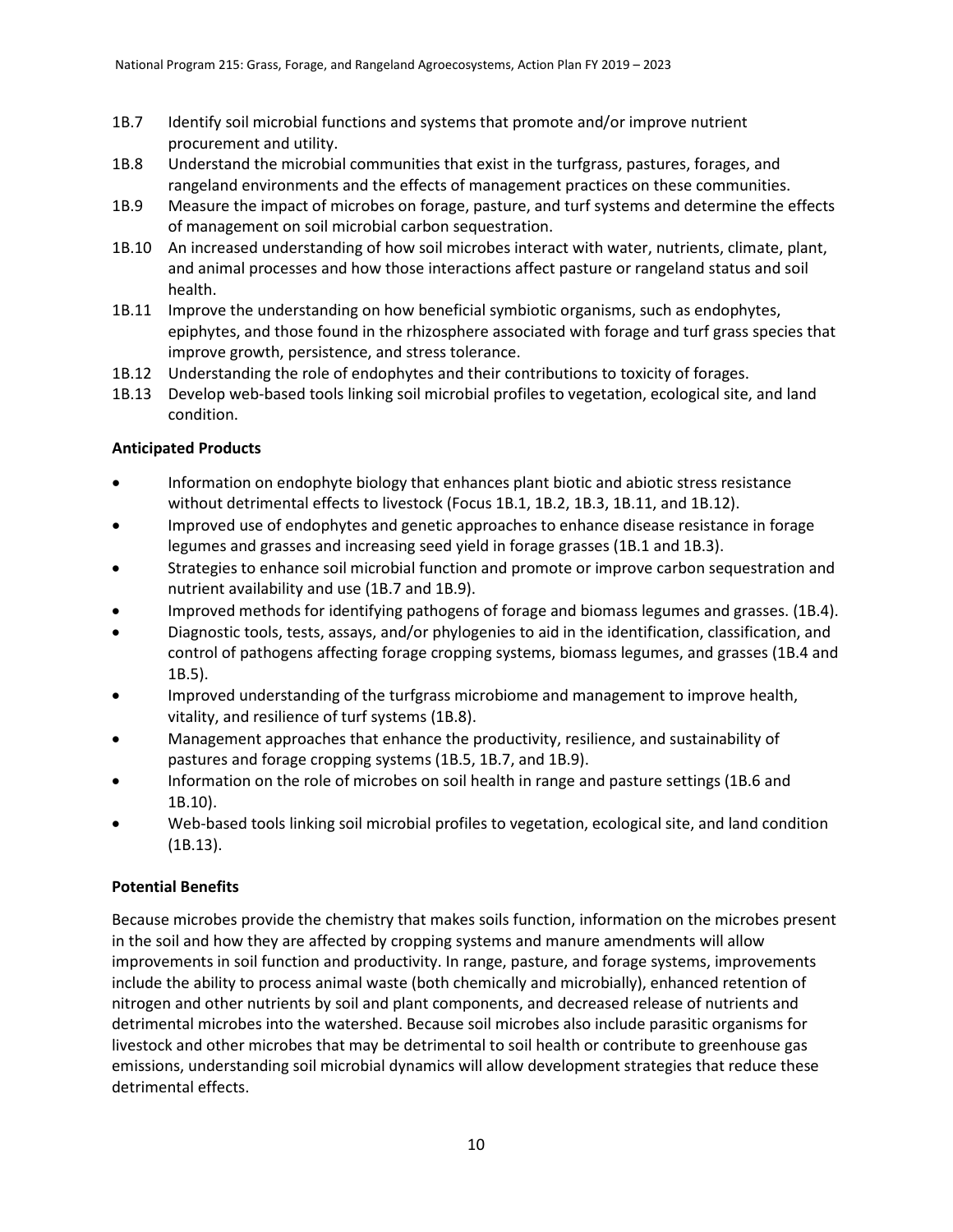### **Component 1 Resources**

- Beltsville, Maryland
- Boise, Idaho
- Burns, Oregon
- Corvallis, Oregon
- El Reno, Oklahoma
- Fort Collins, Colorado
- Lexington, Kentucky
- Lincoln, Nebraska
- Madison, Wisconsin
- Miles City, Montana
- Reno, Nevada
- Tifton, Georgia
- University Park, Pennsylvania
- Woodward, Oklahoma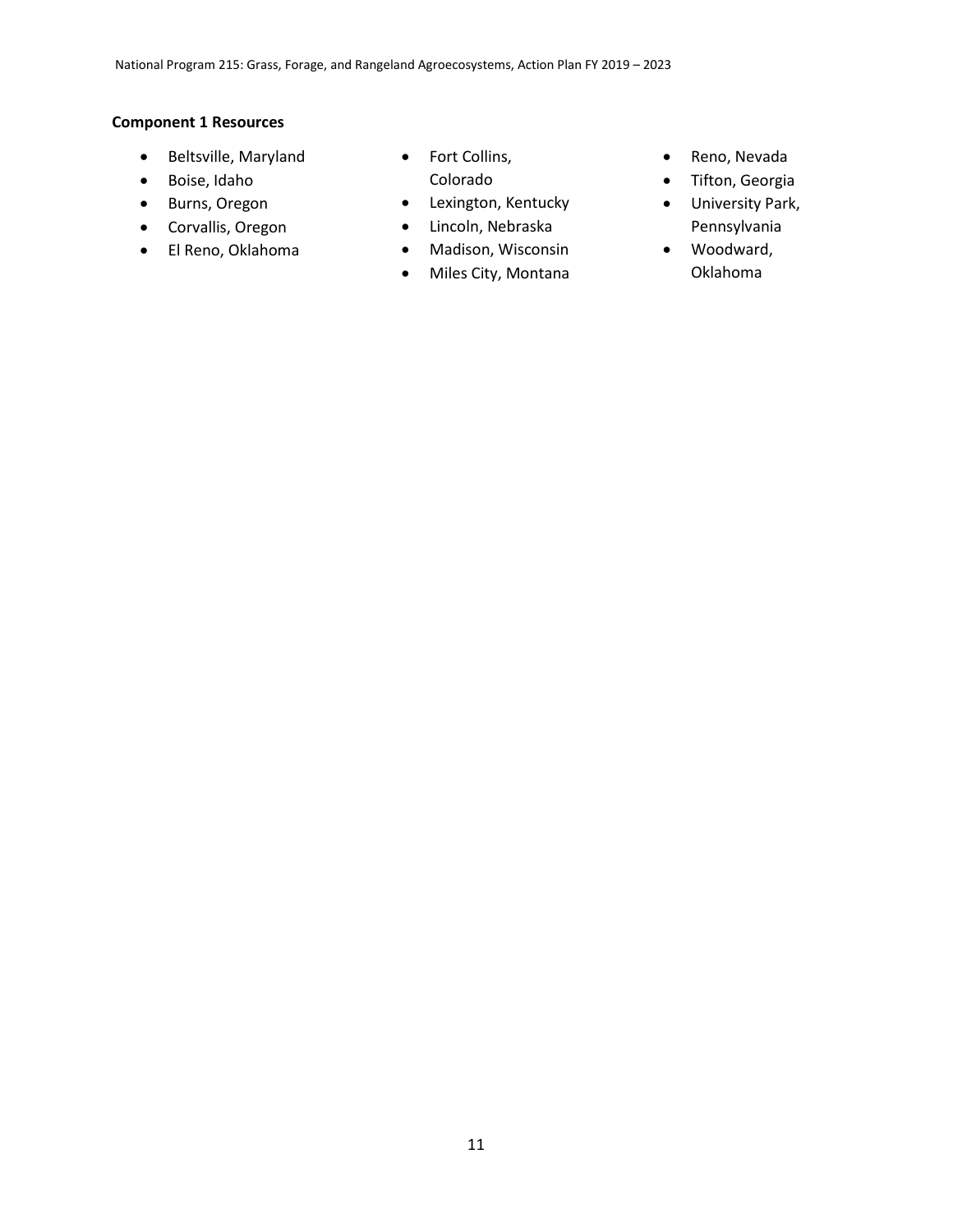# **COMPONENT 2: Improve the physiology and genetics of plant materials to enhance health, vitality, and utility of pasture, biomass for feed and fuel, rangeland, and turf systems.**

Improved plant materials are a cornerstone for improving the ecological and production potential of pasture, biomass, rangeland, and turf systems. These plant materials include native and introduced grass and forb species, germplasm collections held in the USDA National Plant Germplasm System, and improved selected germplasm and cultivars. A better understanding of phenotypes from the cell to whole plant level, physiological traits and processes, as well as the genomes, proteomes, and metabolomes of plants used in these systems will accelerate their genetic improvement and utilization for various purposes.

Plant breeding aims to create plants that have better characteristics than the plants currently present in the ecosystem or grown in production systems. For range, pasture, turf or harvested forage grasses, and legumes, these characteristics range from increasing germination and persistence in harsh environments (biotic and abiotic stress tolerance) to improving nutrient uptake and/or content of the plant so that it is more digestible by livestock or wildlife. For turfgrasses, plants are also selected that have increased plant density, green color, quality, durability, and a spreading growth habit.

# **Problem Statement 2A. Plant resilience and resistance to stressors**

Rangeland, pasture, forage, and turf systems are sensitive to many environmental biotic and abiotic stressors, changing climatic conditions, and the pressures imposed by their utilization and management (e.g., mowing). Developing plant materials that have enhanced resilience to climatic extremes, adaptability to widely variable environmental conditions, as well as tolerance to biotic and abiotic stresses, is critical to maintaining productivity and ecology of forage, pasture, biomass, rangeland, and turf-based systems. The fundamental information gained from Component 1 regarding climate-plant interactions will be used to select for heartier plants. Selection will be focused on the plant metabolic systems that will allow greater plant resilience. This will include systems affecting germination in various harsh environments (dry or wet soils, high salt or toxic chemicals, high or low nutrient density) as well as the plants ability to persist in those environments. Assessment methods for desired traits using phenotypic and/or genotypic methods are needed that are robust and reproducible.

# **Research Focus**

- 2A.1 Knowledge and improved manipulation of the metabolic and physiological capacity of legumes and grasses used for forage and biomass.
- 2A.2 Knowledge of the environmental stressors and identification of the genetic basis of biotic and abiotic stress tolerance in forages and turf.
- 2A.3 Develop technologies and materials to facilitate improved germination and persistence in harsh environments (dry, high salt, heavy metal).

# **Anticipated Products**

- Identification of metabolites that improve the resilience of forage and biomass plants to stressors (Focus 2A.1).
- Databases useful to identify and characterize genetic and physiological pathways as a means to more efficiently improve plant materials (2A.1).
- Data describing temperature tolerances of native wheatgrasses (2A.1).
- DNA markers for identifying genetic stocks with biotic and abiotic stress tolerance (2A.2).
- New genomic, transcriptomic, proteomic, and metabolomics tools and other molecular resources to support cultivar development of forage grasses, turfgrasses, and legumes, and to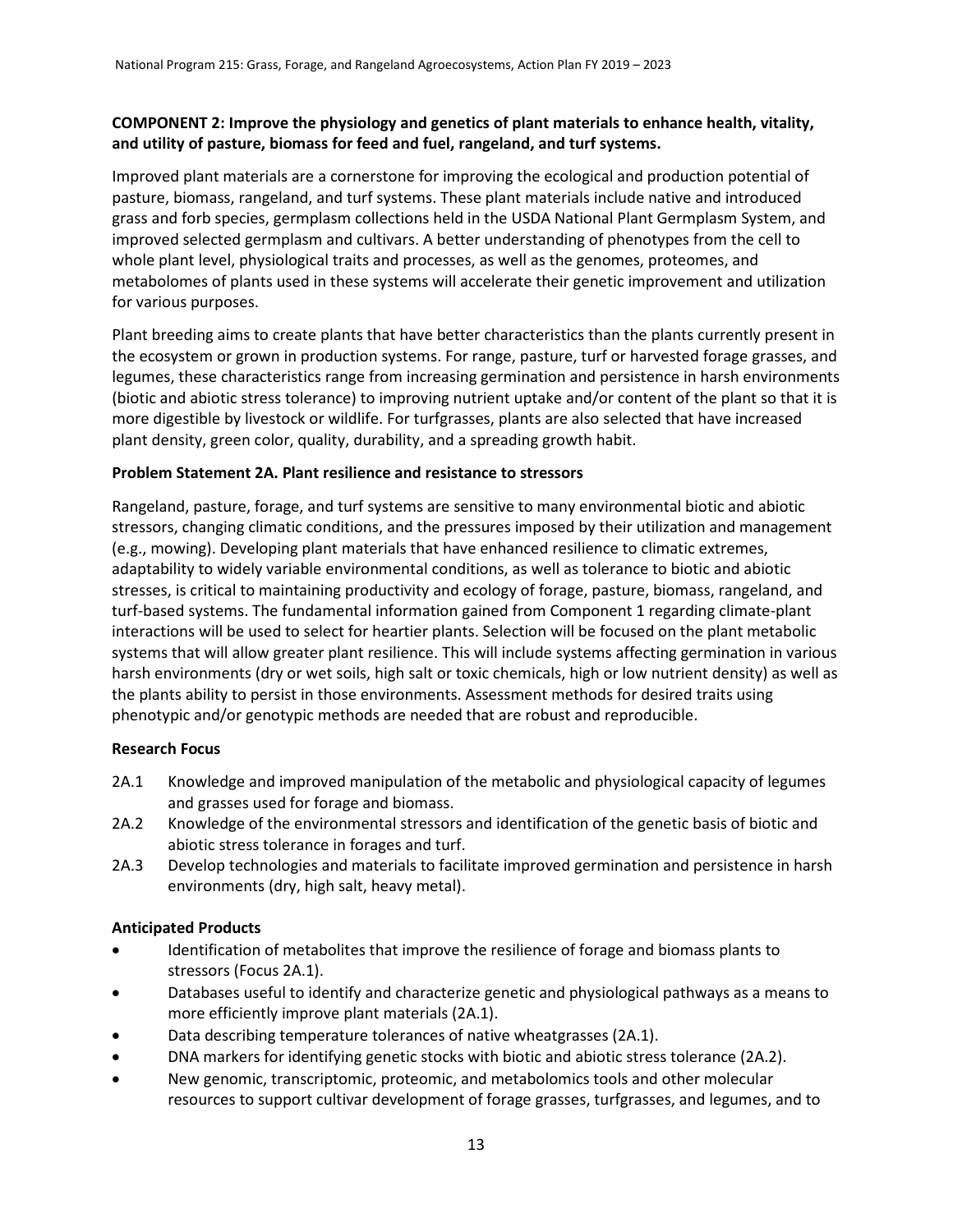determine implications for plant production, fitness, and forage and turf utilization under differing environmental conditions (2A.2).

- New genomic and physiological tools and markers to identify genes and quantify genetic variation for drought and salt tolerance in forage and turf grasses and legumes (2A.2).
- Germplasm of grasses, cover crops, or forages with improved tolerance to abiotic and biotic stress, as well as to extreme climatic conditions (2A.1, 2A.2, and 2A.3).
- Alfalfa and forage grass cultivars/germplasms with improved salt tolerance, grazing tolerance, and persistence on semi-arid rangelands (2A.3).
- Identification of new and emerging stress challenges in the changing environment (2A.2 and 2A.3).

### **Potential Benefits**

Benefits include improved germplasm suitable for forage and turf production in dry, high salt, or naturally or endogenously contaminated soils. Improved germplasm would expand the areas where forages can be produced and improve the amounts of forages currently produced in inhospitable landscapes. As climates change and produce new areas inhospitable to forage and turf production, ARS will have developed varieties that can be deployed into these compromised areas.

### **Problem Statement 2B. Environmental remediation and restoration**

The interactions of climate changes resulting in drought, wildfire, and invasive species are degrading rangelands and threatening the sustainability of agriculture and the economic viability of rural communities across the west. Past land management practices, climate variability, and changing fire regimes are driving invasions of exotic annual weeds and woody plants that have resulted in degraded rangeland health and wildlife habitat and reduced ecosystem biodiversity and forage availability. ARS has made valuable contributions to linking a science-based knowledge of ecosystem dynamics with strategies and practices for impacting plant community structure and composition in these systems. However, the increasing rate of degradation coupled with increased emphasis on maintaining biologically diverse ecosystems under a dynamic management environment are driving a need for additional research to modify existing strategies and practices to maximize effectiveness and to explore new approaches for addressing management of these important landscapes. Future research challenges will involve both preventative actions to contain or limit the impacts of invading plants, as well as remedial strategies to restore ecosystem function and productivity.

Nutrient or other chemical retention by forages is a valid landscape treatment option to maintain or restore impacted lands. To optimize nutrient retention, plants are needed that retain more nutrients from the soil instead of allowing the nutrients to escape and run off into surrounding watersheds. Remediation of toxic metals and other pollutants from industrial and mining activities often rely on engineering-based technologies. Phytoremediation, or remediation of pollutants by using green plants, often involves plants that can absorb heavy metals from the soil and move them to the harvestable plant parts.

There is a strong preference to remediate disturbed or degraded rangelands with native plant species. However, restoration of these degraded ecosystems remains difficult due to a lack of improved native grasses and legumes that perform better than non-native forage species. More work is needed on the breeding, selection, and improvement of native grasses and native, nitrogen-fixing legumes to address these challenges. Native and introduced plant materials need to be developed that are easy to establish,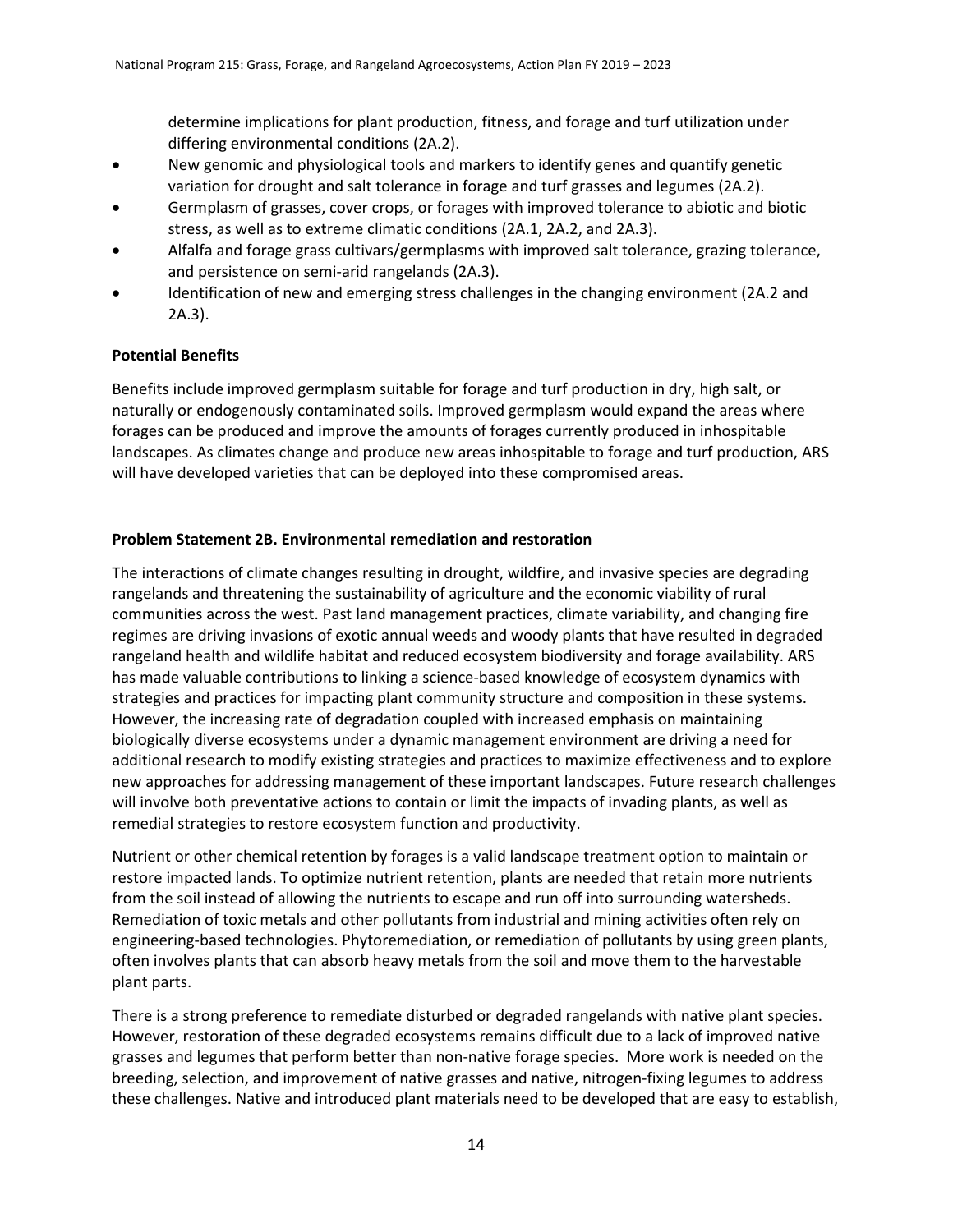competitive, and persistent in local environments experiencing increased wildfires, drought, and heat associated with climate change. Improved methods are needed that optimize seed preparation; that allow plantings to be more harmonious with the landscape, and that time plantings to increase the probability of plant establishment success.

## **Research Focus**

- 2B.1 Identify regions of the plant genome that allow the uptake of toxic metals or other compounds for plant remediation.
- 2B.2 Improvement of plant varieties for environmental remediation that optimize accumulation of various compounds from the soil or ground water.
- 2B.3 Develop strategies and technologies to improve the success of rangeland and pasture seeding.
- 2B.4 Develop sound methods to select appropriate plant materials for revegetation.
- 2B.5 Develop improved plant material that enhances productivity, conservation, and restoration of rangelands and/or pastures.

# **Anticipated Products**

- Plant materials that can be utilized for soil and groundwater remediation (Focus 2B.1 and 2B.5).
- Identification of genes and genetic markers associated with uptake of heavy metals and other toxic compounds in perennial grasses or forages (2B.2).
- Technologies that can be used to improve the establishment of desirable plants at sites in need of restoration (2B.3).
- Methods to critically evaluate rangeland management and restoration practices (2B.3).
- Strategies and technologies (such as seed mixtures, planting timing, planting density, seed coating, and dispersion) that improve restoration or revegetation efforts (such as establishment of desirable plants in rangeland seeding projects) (2B.3).
- Environmentally adapted perennial grass cultivars and hybrids with superior persistence, seasonal forage accumulation, height, forage quality, and salt-tolerance (2B.4 and 2B.5).
- Native and introduced plant materials that are competitive, easy to establish, and persistent in harsh environments (2B.4 and 2B.5).
- Adapted native grass and legume germplasm for restoration of degraded rangelands and habitat for wildlife (2B.5)
- Competitive, easy to establish forb and grass germplasm for use in green strips to suppress cheatgrass and wildfires (2B.5).

# **Potential Benefits**

Research results will be used to reduce the amount of rangeland infested with cheatgrass and other invasive species. Technologies will be developed that help restore sagebrush range to improve and increase habitat for sage grouse and other species dependent on these regions for mating and survival. Simultaneously, plant materials will be developed that can improve the productivity of grasslands and rangelands for livestock and other uses. Development of native grasses that can compete with cheatgrass will reduce the annual rate and extent of wildfires on the western range. Soils with toxic compounds will be remediated to become more productive and reduce potential movement of toxins to water resources. Excess nutrients can be recovered by plants from soils to reduce environmental contamination and reclaim these nutrients for use in agriculture.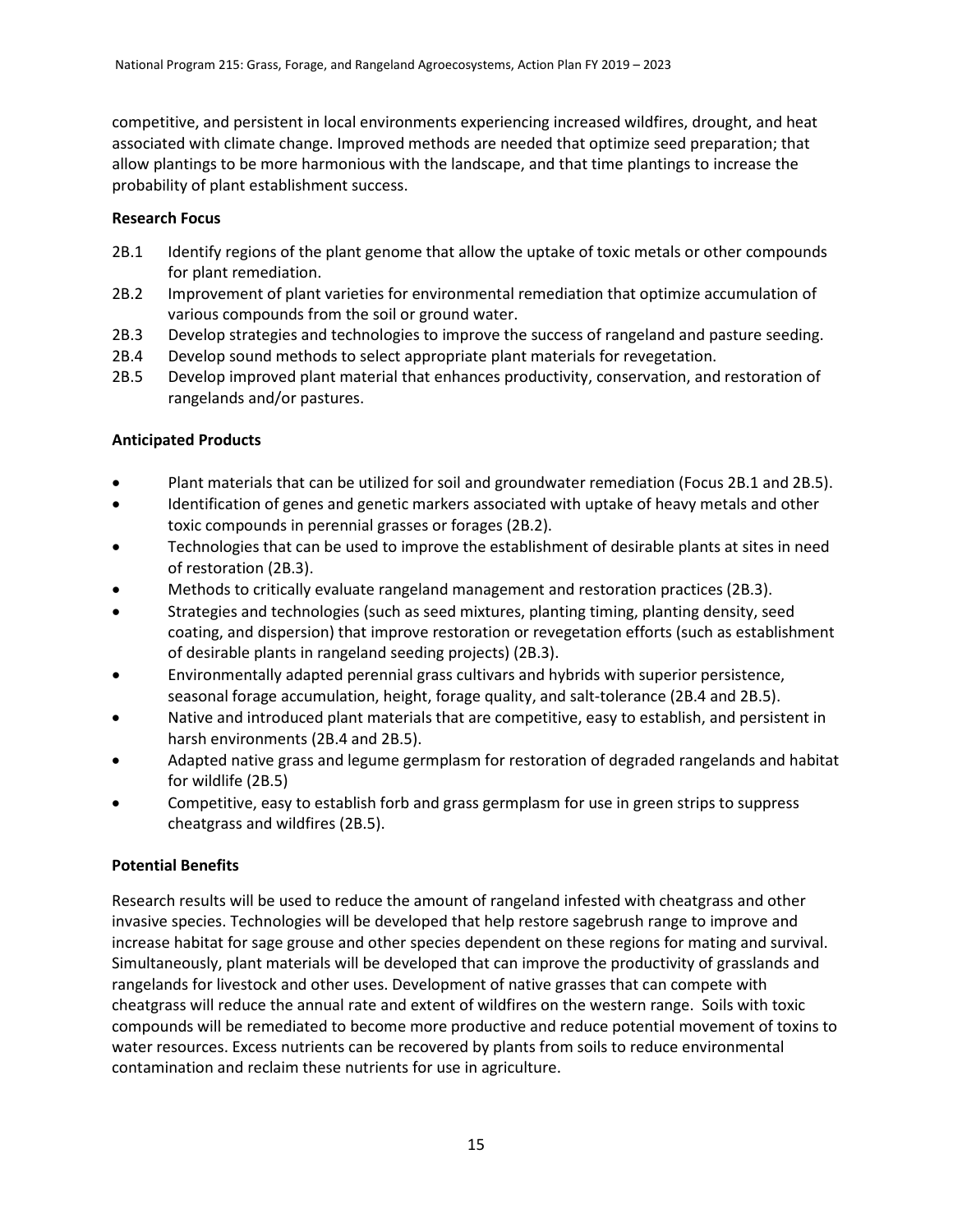# **Problem Statement 2C. Genetic manipulation of the nutritional value of forages for livestock and other uses**

Pastures generally occur in landscapes where other agricultural and non-agricultural land uses are found. Given the array of ecosystem services pastures may promote, from wildlife and pollinator habitat to riparian soil stabilization, opportunities exist to expand or shift the location of pastures to achieve broader objectives, as well as to take advantage of sites with improved potential for productive pasture. Improved grass and legume germplasm is needed that can be efficiently utilized by livestock or for production of bioenergy and bioproducts. The composition of forage grasses and legumes has a major impact on the digestibility of the forage and nutrients obtained by ruminant animals and also influences the use of biomass for secondary products such as fuels. Improving the digestibility of roughage cell walls and preserving protein content will improve animal performance and reduce loss of nutrients to the environment. In parallel, dry matter yields and other production related characteristics need to be increased to provide sufficient feedstocks for animal nutrition and industrial uses.

Rangelands provide an extensive diversity of forage types that support livestock production and a diversity of wildlife species. Forage production and quality largely depend on the amount of precipitation received, which can be highly variable. Drought and fire can aid invasive plants such as exotic annual grasses that dramatically degrade the availability of nutritional forage. Annual grasses have higher inter-annual variations in production, shorter growing seasons, and less nutritional value when compared to native perennial vegetation.

Challenges associated with sustainable rangeland production systems include rising costs associated with feed grains and uncertain environmental conditions, which increase the need to produce livestock more efficiently on forage-based diets. This can be accomplished by improving forage use efficiency by livestock, extending the grazing season, and improving plant materials genetically to maintain forage yield and nutritional quality. Identification of animals that are more efficient at using nutrients from forage-based diets and strategies that improve forage utilization and resultant livestock production through strategic protein supplementation would increase sustainability of livestock production systems. Improved grass and legume germplasm is needed for diverse environments that can be efficiently utilized by livestock or the production of bioenergy and bioproducts

# **Research Focus**

- 2C.1 Develop new genomic, proteomic, and metabolomics tools for grass and legume species to support cultivar development.
- 2C.2 Develop new methods for identifying, evaluating, and incorporating desired bioenergy and forage traits into improved germplasm.
- 2C.3 Increase the nutritional value of forages by management or development of improved grasses or forages.
- 2C.4 Improve understanding of and selection for forage nonstructural carbohydrates and cell wall structure and function to increase and optimize utilization by livestock.

# **Anticipated Products**

- Improved analytical tools for rapidly determining cell wall composition, physiology, and development as they affect conversion efficiency (Focus 2C.1 and 2C.4).
- Genomic tools that support and enhance selection for improved forage and seed traits in forage grasses and legumes (2C.1).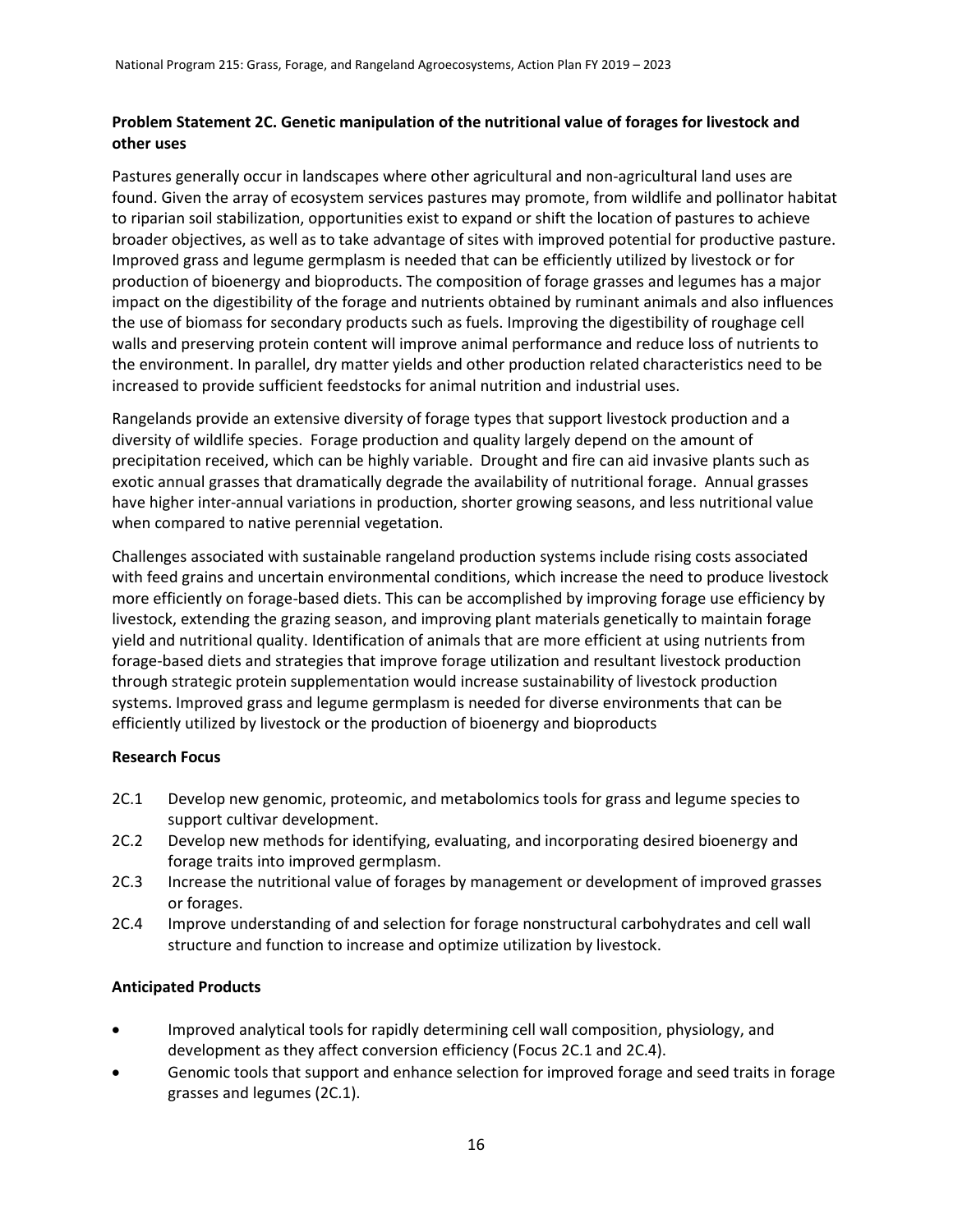- Genetic tools, plant breeding methods, and management practices for improving performance and conversion efficiency of grasses and legumes (2C.1, 2C.3, and 2C.4).
- Identification of annual winter crops for feedstocks within current row crop production systems (2C.2 and 2C.3).
	- A selection methodology that enhances breeding for improved forage traits, including seed production and forage mass in grass-legume mixtures (2C.2, 2C.3, and 2C.4).
- New grass germplasm and cultivars with later flowering time (longer vegetative phase), greater digestibility and metabolizable energy, and broader adaptation to fluctuating and extreme climatic conditions (2C.2, 2C.3, and 2C.4).
- Forage grass and shrub germplasm adapted to semiarid rangelands with improved nutritional value (digestibility, protein, and metabolizable energy) when stockpiled for fall and winter forage (2C.2, 2C.3, and 2C.4).

# **Potential Benefits**

Development of more nutritious or easily digestible forages will improve livestock production on pastures and rangelands. More digestible and nutritious forages will improve dairy production and reduce losses of nutrients to the environment. Development of forages that maintain their digestibility longer will reduce the need for supplemental feeds during the winter. Finally, successful development of improved forage varieties for biofuel and bioproduct generation will reduce our reliance on unsustainable fossil fuels.

# **Problem Statement 2D. Aesthetics and utility of turf**

Turfgrasses are planted on 40 million acres in the United States and serve many benefits, such as soil erosion control, soil improvement, heat dissipation, noise abatement, and a decrease in noxious pests, allergy-related pollens, and human disease exposure when compared to areas with less management. Turfgrass also provides a recreational surface for outdoor sports and serves to improve the physical and mental health derived from recreational and leisure activities. Properly maintained turfgrass provides beauty and attractiveness that enhances the quality of life for the people around it. At the same time, turfgrasses must be easy to care for and maintain, with minimum inputs (water, pesticides, herbicides, and fertilizers).

Reference genomes provide a multitude of tools for genetic analysis, such as the ability to identify candidate genes for map-based cloning, link the genetic and physical maps of the genome, identify genes, understand the genetic structure of the species (including population tracking of gene families that are evolving by duplication or elimination), and obtain references for proteomic work. In addition, analysis of microbes associated with plants would be enhanced if the sequence of the host plant could be easily separated from commensal or symbiotic organisms. Sequenced genomes for most of the grasses are not currently available. Research is needed to begin to define the genomes for the grass species that are relevant to turf.

# **Research Focus**

- 2D.1 Identify the genetic mechanisms that control traits contributing to the aesthetic value and reduced maintenance of turfgrass.
- 2D.2 Sequence the genomes of major turfgrass species.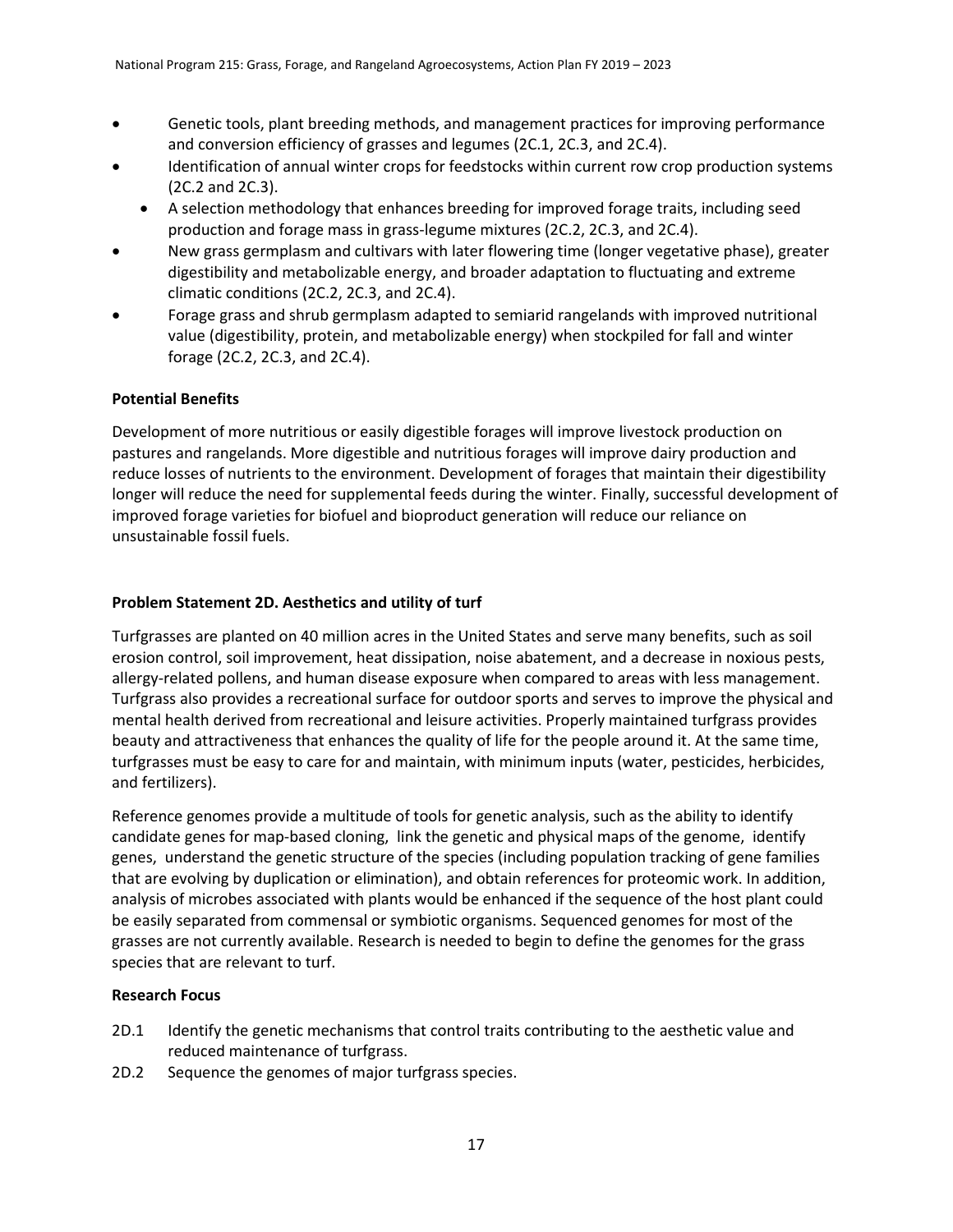- 2D.3 Develop genomic, proteomic, and metabolomics tools for grass species to support cultivar development.
- 2D.4 Improved understanding of the genetics by environment by management (GxExM) interactions of turf systems.

# **Anticipated Products**

- Turf germplasm with improved seed germination and enhanced turf quality (Focus 2D.1).
- Turfgrass germplasm or varieties with increased water use efficiency and nitrogen use efficiency (2D.1).
- Data on genetic mechanisms associated with drought tolerance in Kentucky bluegrass and perennial ryegrass (2D.1).
- Identification of genes that control turf aesthetics (2D.1, 2D.2, and 2D.3).
- Genomes of Kentucky bluegrass, hard fescue, and crested wheatgrass (2D.2).
- Genomes for major turfgrass species (2D.2 and 2D.3).
- Documented GxExM interactions on turf color and quality for cool- and warm-season turfgrasses in cool temperature, reduced irrigation environments (2D.4).
- Management strategies to reduce turf maintenance (2D.4).

# **Potential Benefits**

Obtaining reference genomes will facilitate genetic selection for turfgrass species, allowing for genomic technologies to be used for selection and identification of genes responsible for controlling desirable traits. Improved turfgrasses will increase the ability to maintain green spaces while reducing the cost and effort required to maintain those spaces. This will result in improved quality of life for homeowners and anyone utilizing green spaces for which turf represents some portion of the ground cover. Simultaneously, use of water and fertilizers by homeowners/landscapers for maintenance of lawns and other turfgrass covered areas will decrease, allowing the diversion of water for other uses and better management of nutrient runoff into waterways.

# **Component 2 Resources**

- Beltsville, Maryland
- Boise, Idaho
- Burns, Oregon
- College Station, Texas
- Corvallis, Oregon
- El Reno, Oklahoma
- Lexington, Kentucky
- Lincoln, Nebraska
- Logan, Utah
- Madison, Wisconsin
- Miles City, Montana
- Pullman, Washington
- Reno, Nevada
- Tifton, Georgia
- Woodward, Oklahoma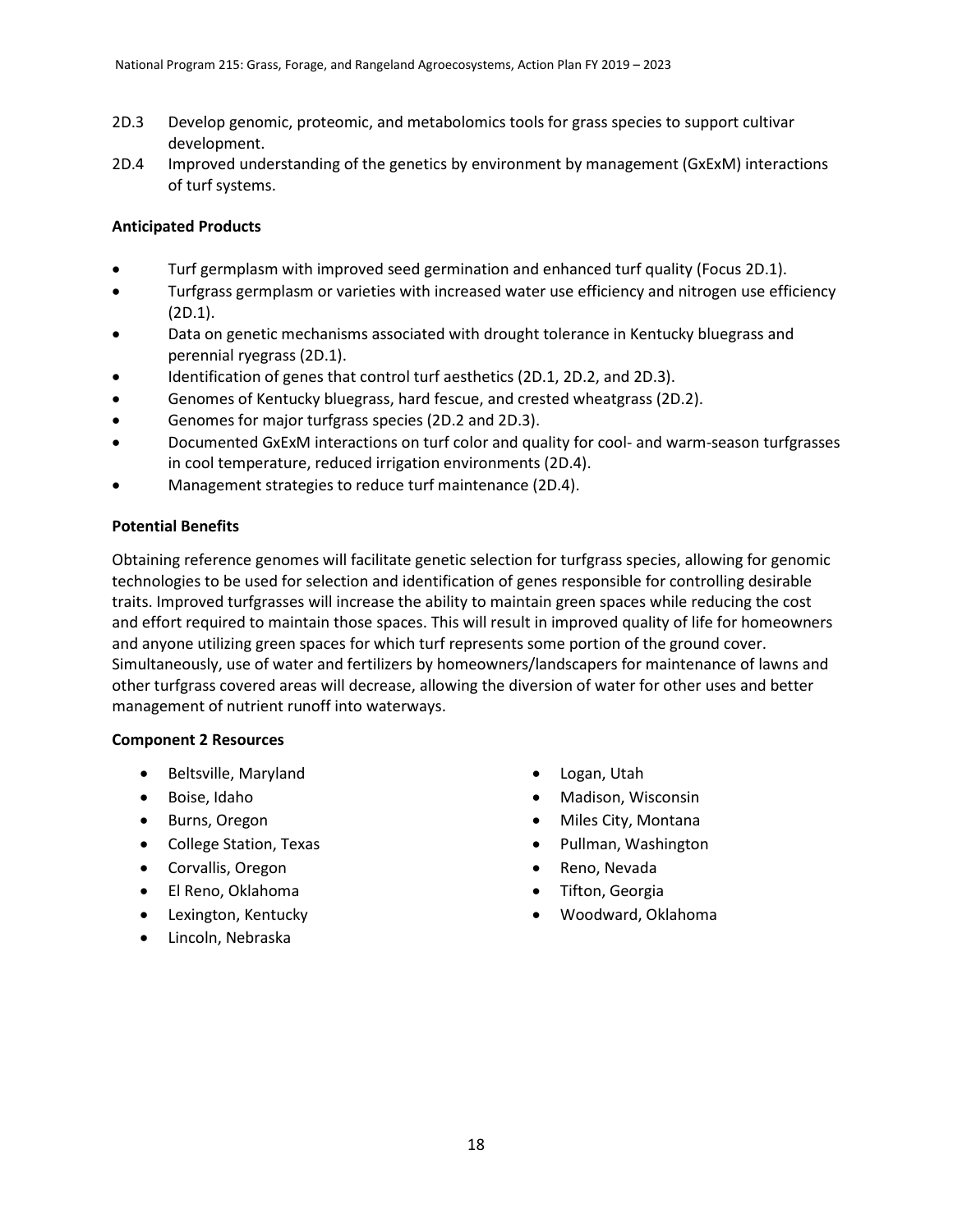# **COMPONENT 3: Develop integrated science-based tools to foster improved management of grass, forage, and rangeland agroecosystems.**

Changing land use patterns, climate variability, and altered fire regimes pose significant challenges for managing grass, forage, and rangeland ecosystems. Management strategies must evolve and adapt to these changes to improve productivity and sustain environmental resources. Measuring and monitoring system status and function to understand how these ecosystems are responding to change is the basis for identifying opportunities for innovations in management and enabling land managers to make decisions that maintain or improve landscape outcomes. Development and improvement in models based on these measurements will facilitate decision making. Integrated science-based tools that allow managers to evaluate multiple management strategies and compare outcomes will help take the guesswork out of making decisions.

#### **Problem Statement 3A. Measuring and monitoring system status and function at various scales**

Altered seasonal extremes in temperature and rainfall are affecting forage composition and yield, forage quality, and persistence relationships in both rangeland and pasture settings. Many forages are producing yields below their genetic potential; however, the factors for this yield gap have not been identified. Rangelands are comprised of complex, heterogeneous lands that are sensitive to, and often slow to recover from, disturbances. The complexity of these landscapes can be separated into distinct ecological sites based on vegetation composition and productivity that also provide insight into how each will respond to management actions and natural disturbances. The soils and ecosystem processes that determine the distinctiveness of a particular ecological site vary across temporal and spatial scales. This complexity requires science-based support tools to inventory, assess, and classify ecosystem status, function, and temporal transition or trend. In cases where rangelands may not be functioning at their full potential, such tools can suggest the need to implement conservation and restoration practices specific to a particular site, taking into account the underlying conditions and historical land-use. Understanding how abiotic and biotic thresholds dictate and limit the application of conservation and restoration practices is a critical step towards increasing the effectiveness of rangeland management.

Turning to pastures, environmental extremes such as high temperature and drought also reduce dry matter productivity in pasture systems due to heat and water stress on forages, causing annual economic losses of \$900 million to \$1.5 billion in the dairy industry. Grazing systems provide fewer options to ameliorate the effects of environmental extremes compared with confinement operations, which can result in shifts in grazing behavior. Remote sensing or other useful methods to assess and predict pasture productivity, including both dry matter and nutrient availability, are needed to help producers make management decisions. In addition, a greater understanding is needed of the complex animal-forage interactions in grazing systems, specifically how shifts in forage quality, yield, and species composition affect grazing behavior and dry matter intake of grazing ruminants as well as how environmentally induced shifts in grazing behavior affect these sward parameters. Improved methodologies and behavior-monitoring tools are needed to more accurately assess grazing behavior, forage intake, and diet selection. This research would result in improved management strategies for grazing herds to optimize both forage and animal productivity with increasing environmental changes and extremes.

#### **Research Focus**

3.A.1 Develop techniques for evaluation and monitoring of rangeland and pastures that leverage remote imaging, GIS, and/or Big Data technologies.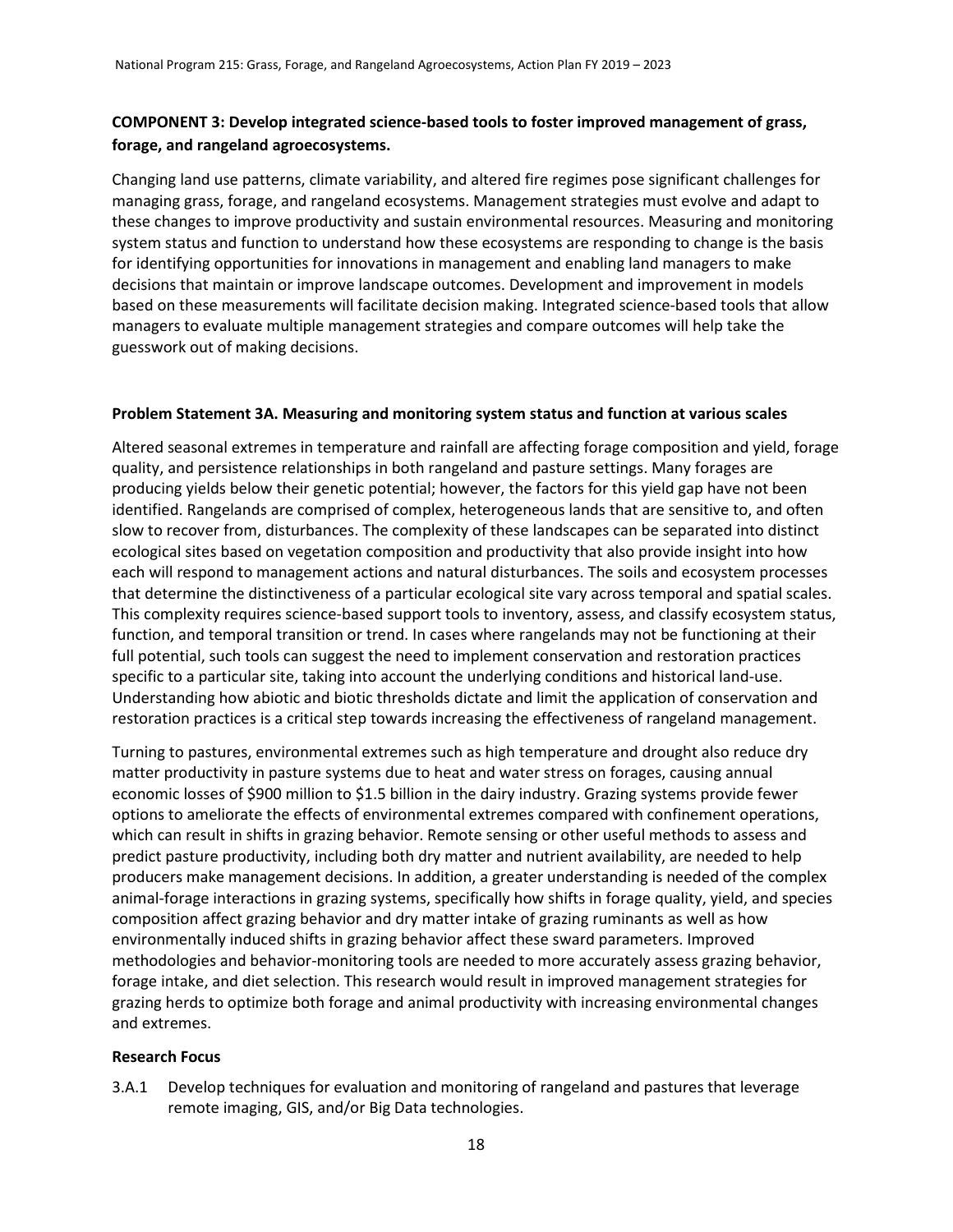- 3.A.2 Improve methods to classify state and transition or ecological site potential of rangelands and/or pastures.
- 3.A.3 Develop methods, assessments, and/or tools to evaluate the ability of landscapes to supply production demands, as well as quantifiable ecosystem goods and services.
- 3.A.4 Assess changes in soil carbon, carbon and nitrogen emissions, and water dynamics from plot to landscape scales and upscale to regional scales using remote sensing approaches.

## **Anticipated Products**

- Ecologically based pasture assessment, concepts, and monitoring tools for forage suitability groups and for regional scale assessment of forage and pastures (Focus 3A.1 and 3A.2).
- Improved remotely sensed techniques for rangeland evaluation and monitoring (3A.1).
- Improved ecological site descriptions, state and transition models, and/or habitat suitability assessments (3A.2).
- Measurements of economic and environmental benefits of perennial legumes and grasses in cropping systems (3A.3 and 3A.4).
- Web-based tools to assess management effectiveness using monitoring information by ecological site for western rangelands (3A.1, 3A.2, 3A.3, and 3A.4).
- Soil health measures and metrics for use in pasture, rangeland, and forage systems (3A.3 and 3A.4).

### **Potential Benefits**

Methods will be developed that provide routine and/or real-time measures of aspects of rangeland and pasture function, including forage productivity, nutrient cycling, and ecological functions like plant species and erosion. These monitoring methods will feed into Problem Statement 3B, where they will be used to develop predictive models and other decision-support tools to enable land managers to make decisions that maintain or improve landscape outcomes.

# **Problem Statement 3B. Tools that support management decisions and aid implementation**

Given the complex array of factors affecting the outcomes of pasture, rangeland, and turf management systems, science-based tools are needed for implementing and monitoring grazing, conservation, and restoration practices at various management scales. A variety of tools are needed to support decisions, from those that predict particular outcomes of management to those that seek to prioritize and better focus management in space and time. At their best, decision-support tools serve to educate end users and target audiences, which may range from producers to regulators to the general public. However, the utility of a decision-support tool is closely tied to its availability, ease-of-use, and inferences. ARS' history of advancing useful tools for nutrients, pests, grazinglands, and turf is well established.

Predictive models to evaluate and maximize production and environmental benefits of perennial cropping systems are needed. Effective models integrating various measurements made on range and pastures with proposed modifications to that environment are needed to help inform decisions on the best modifications to undertake for a desired outcome. Ideally, models that integrate predicted temperatures and rainfall, current status of the environment, and the influence of various proposed modifications (plant species, livestock, biomass harvest, nutrient deposition, irrigation) would be extremely useful in deciding the optimum strategy to reach a desired outcome. Fundamental characteristics of the environment and plant materials obtained from Components 1 and 2 would also potentially be incorporated into these models to improve their effectiveness. Outcomes might include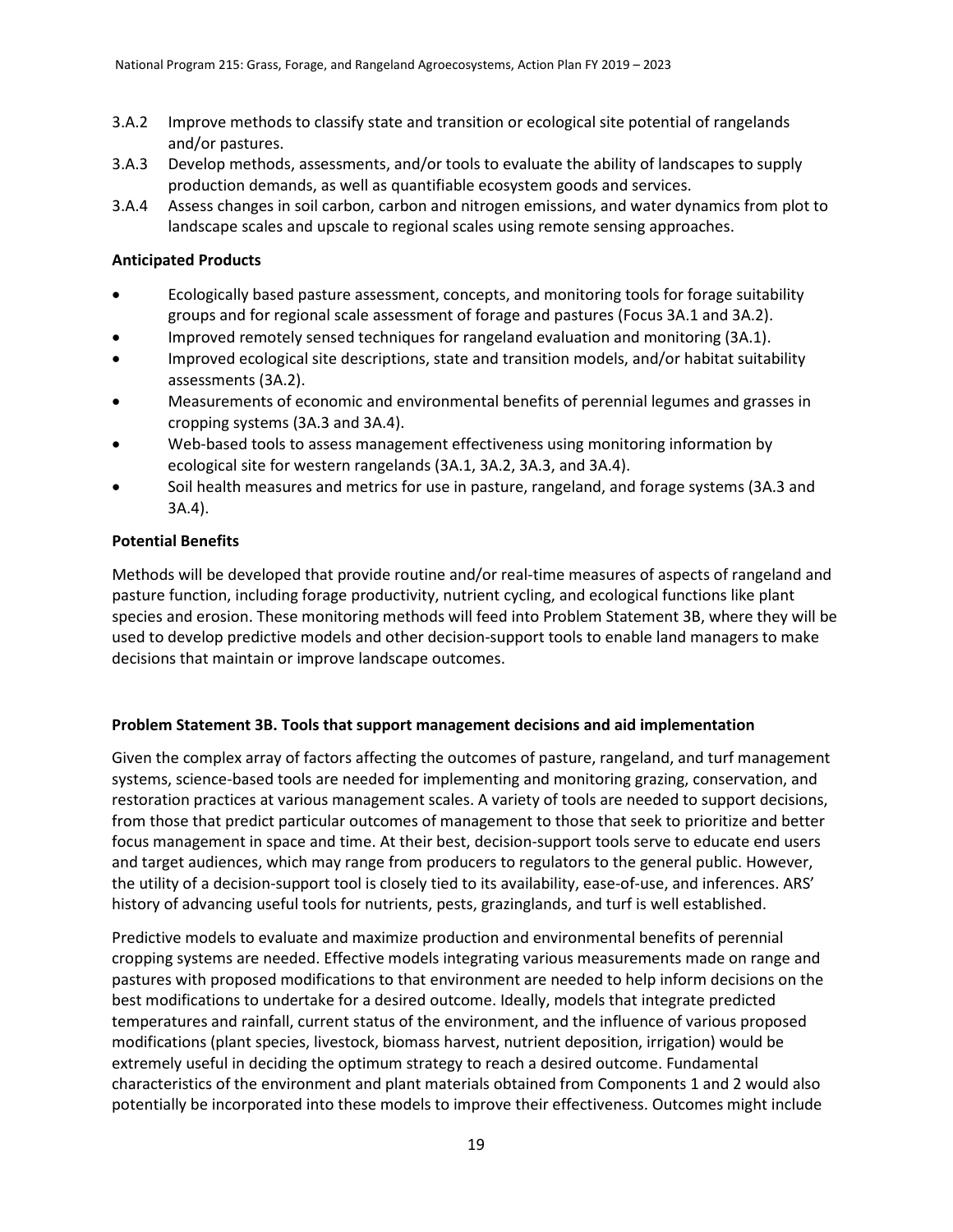restoration of rangelands to a desired state; balancing restoration with utility for livestock or other uses; maximizing land output; prediction of land carrying capacity under adverse conditions; and contribution of various management practices to detrimental outcomes, such as the spread of invasive species, fire danger, release of greenhouse gasses, or nutrient runoff into watersheds.

# **Research Focus**

- 3B.1 Develop tools to integrate climate and weather patterns into restoration and land management decisions.
- 3B.2 Develop decision-support tools to assist land-use planning in the placement of pastures, forages, and bioenergy crops.
- 3B.3 Develop predictive models to evaluate, quantify, and maximize productivity and environmental benefits of annual/perennial cropping systems.
- 3B.4 Develop indicators and guidelines for evaluating restoration and management practice success based on ecological site landscape position and climatic variation.
- 3B.5 Develop ecological site classifications that managers can use to improve current management and adaptation to climate change.
- 3B.6 Determine site specific recommendations for soil water availability combined with nutrient requirements to optimize forage production for economic sustainability.
- 3B.7 Develop tools to identify environmental factors affecting forage production to maximize productivity and environmental and ecosystem benefits in diverse environments.
- 3B.8 Develop or improve models to assess rangeland and pasture ecosystems, soils, hydrology, restoration, and productivity to support improved management decision-making.

# **Anticipated Products**

- Weather and climate application technology and a strategy toolbox for both restoration and education purposes (Focus 3B.1, 3B.4, and 3B.5).
- Bioclimatic models of forage species distributions under climate variability, and grassland management guidelines to optimize environmental benefits in forage production systems (3B.1, 3B.2, and 3B.3).
- Site specific recommendations for forage species, nutrient requirements, and economic inputs for improved farm management (3B.1 and 3B.2).
- Decision support systems for using improved native and introduced plant materials to enhance or restore rangelands that fundamentally differ in disturbance and land-use history (3B.1, 3B.2, 3B.3, 3B.4, and 3B.5).
- Guidelines for placement of pastures, forages, and bioenergy crops on landscapes derived from assessment of simulated land-use scenarios (3B.2).
- Decision support tools to determine where on the landscape specific conservation practices will be most effective (3B.2 and 3B.4).
- Decision support information on the economic and environmental impacts of cropping systems, including perennial forages that can be used by producers, conservation services, and policy makers (3B.2 and 3B.3).
- Models and databases of the capacity for different landscapes to provide for a variety of ecosystem services, including livestock production for the development of best management practices (3B.2, 3B.3, and 3B.4).
- Improved rangeland hydrology and erosion models applicable for optimizing the enhancement of disturbed rangelands following fire, juniper encroachment, and annual grass invasion,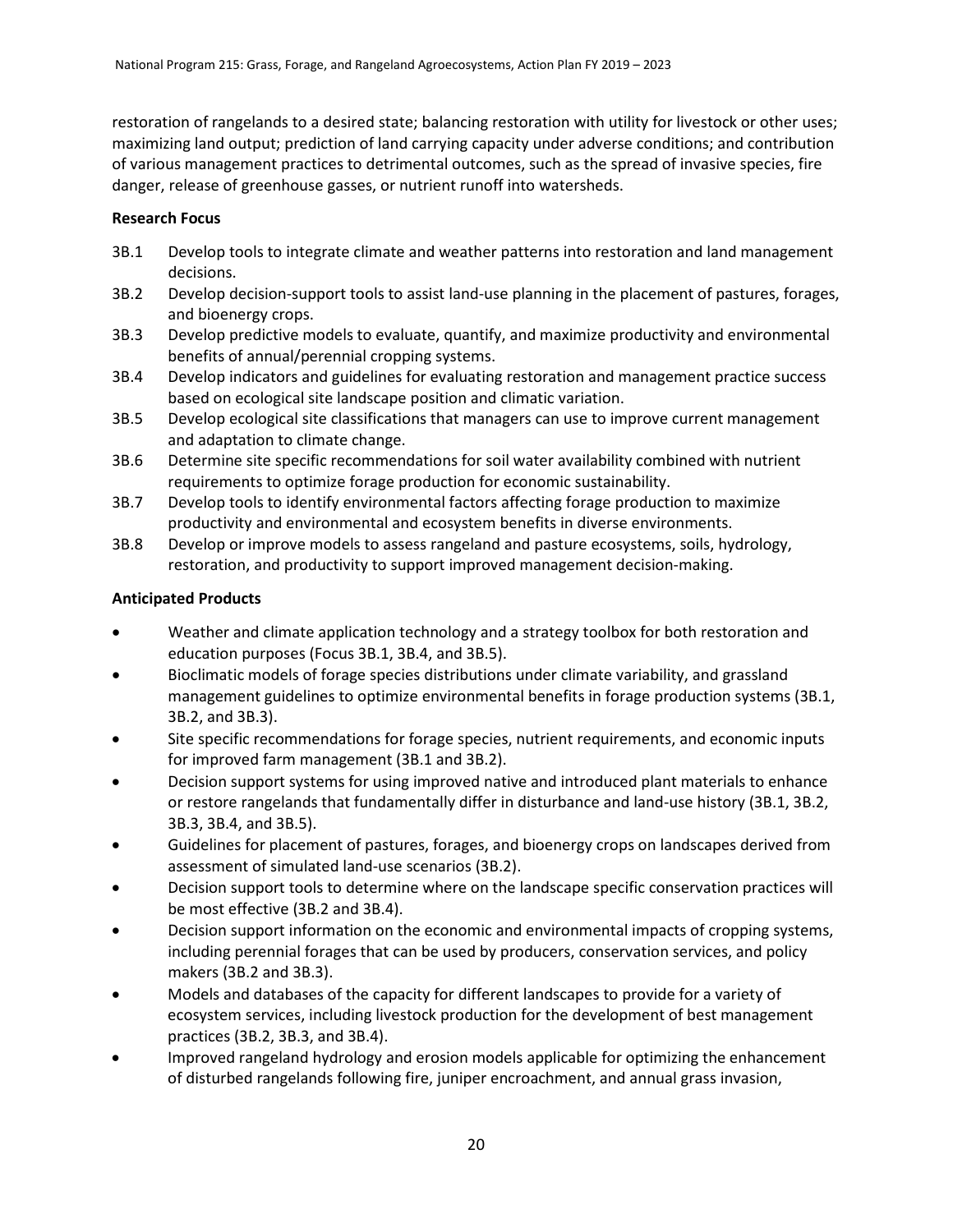allowing assessment of hydrologic impacts, management alternatives, and conservation benefits (3B.7 and 3B.8).

- Improved cropland hydrology, water quality, and erosion models for optimizing crop productivity under various tillage and grazing practices while reducing environmental footprints (3B.7 and 3B.8).
- Decision support information on native forage species beneficial to native pollinators that can be incorporated into livestock pastures (3B.7).
- Data and decision-support tools for improved forage systems that maximize productivity and environmental and ecosystem benefits (3B.6, 3B.7, and 3B.8).
- Improved ecohydrological models for rangelands and pastures (3B.8).

### **Potential Benefits**

Benefits of the results from this research will help take the guesswork out of making decisions regarding various environmental modifications. Effective models will reduce the trial and error, and the wasted resources, that are currently a part of management of rangeland and pastures. Various strategies can be tested *in silico*, and the possible results assessed, before an intervention or management strategy is undertaken. Effective models, by providing valid decision support, will thus improve our confidence and ability to direct changes to the environment for a given targeted outcome.

### **Component 3 Resources**

- Boise, Idaho
- Booneville, Arkansas
- Burns, Oregon
- El Reno, Oklahoma
- Fort Collins, Colorado
- Lincoln, Nebraska
- Madison, Wisconsin
- Miles City, Montana
- Reno, Nevada
- University Park, Pennsylvania
- Woodward, Oklahoma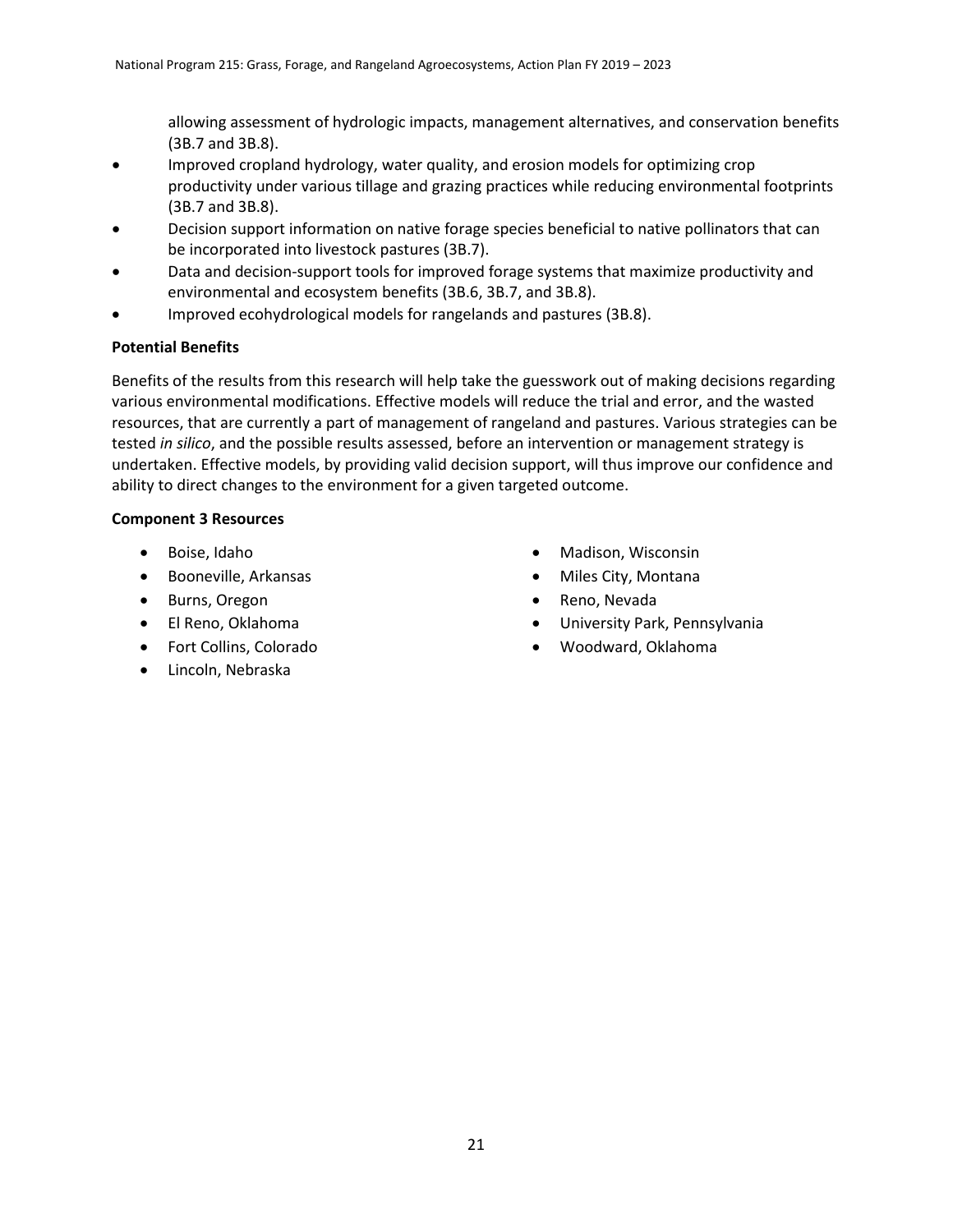# **COMPONENT 4: Generate strategies to manage grass, forage, and rangeland agroecosystems that simultaneously contribute to environmental conservation and are beneficial to human and animal use.**

Traditionally, rangelands and pastures have been managed to provide food, feed, and fiber through management practices that achieve sustainable forage and livestock production. Today, these lands are increasingly expected to simultaneously provide for multiple competing ecosystem goods and services. Determining tradeoffs associated with changing management from principally forage and livestock production to a blend of production and conservation goals is a significant research and management challenge. Changing goals and land use patterns require increased understanding of systems-level interactions among climate, plants, soils, animals (including livestock and wildlife), and land management practices. Compounding the uncertainty of determining the most appropriate tradeoffs associated with provisioning multiple ecosystem services from rangelands involves adequate scientific understanding and application of management practices over long periods of time and across vast complex landscapes. The potential for using livestock as a tool for managing plant communities, rather than simply as products from rangelands, offers an opportunity to enhance ecosystem services within a wide spectrum of ecological and climatic conditions and for varying management objectives. Component 1 will provide basic information on the fundamentals of the environment affecting rangeland, pastures, forages, and turf. Component 2 will provide plant materials with improved characteristics for applications to these land-use areas. Component 3 will provide measures and predictive models that will allow assessment of the current and putative future states of various landscapes, to provide decision support for possible interventions. In this component, information from the three previous components will be integrated and validated, testing whether the fundamental information, plant materials, and models are sufficient. Validated strategies will feed forward to producers as useful strategies for range, pasture, and forage management. Simultaneously, unsuccessful validation will feed back to the other components, revealing gaps in fundamental information, availability of appropriately selected plant materials, and measures and models for decision support.

# **Problem Statement 4A. Fire assessment, management and remediation**

Wildfires are an increasing problem in dry western areas of the U.S. At the same time, the controlled use of fire to manage rangelands and pastures is a successful management scheme to improve productivity. When a wildfire occurs, questions remain regarding what remediation efforts will be effective, and when it is appropriate to return the land to grazing and other uses. Much of the increase in fire frequency is due to various invasive annual grass species and fire can either encourage or discourage the prevalence of these species depending on the environment. However, many of the environmental influences on the effective use of fire to control these species is still unclear.

# **Research Focus**

- 4A.1 Develop fuel management and post-fire grazing strategies.
- 4A.2 Develop grazing management strategies that reduce fuel for fires to reduce wildfire disturbance on the landscape.
- 4A.3 Optimize the role of prescribed fire in maintaining ecosystem function and productivity.
- 4A.4 Develop techniques for using pyrolysis to manage woody encroachment and enhance soil health and rangeland productivity.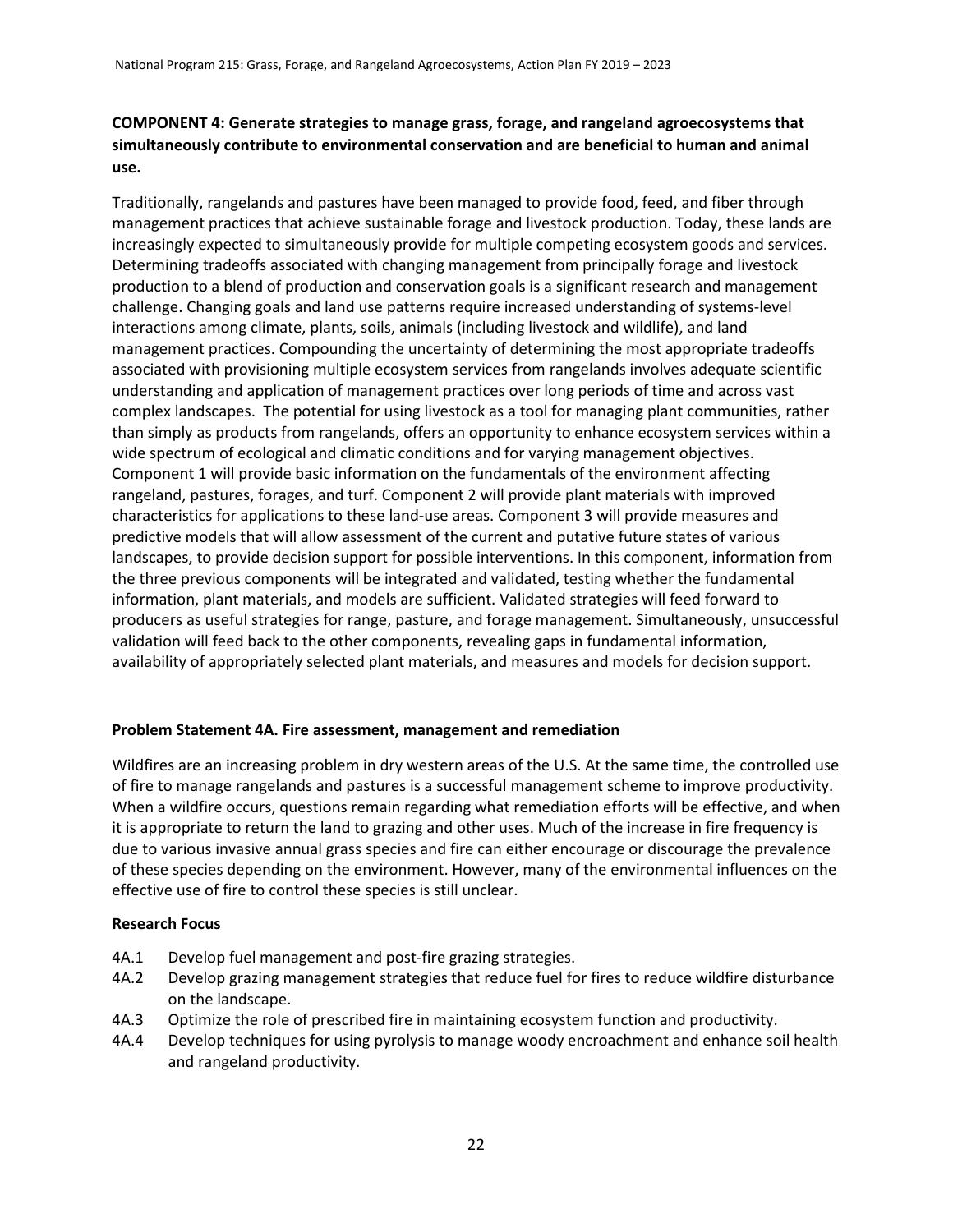# **Anticipated Products**

- Data and information on post-fire recovery and appropriate grazing management (Focus 4A.1).
- Grazing management strategies to influence fuel management to reduce fire frequency (4A.2).
- Data and information on interactions between annual prescribed burns and livestock grazing on species composition and biomass production/fuel loads of native prairie (4A.2 and 4A.3).
- Management strategies for improved use and management of prescribed burning (4A.2 and 4A.3).
- Data and information on the applicability and feasibility of using biochar to manage woody encroachment and land restoration (4A.4).

# **Potential Benefits**

The most significant benefit of this research will be the reduced incidence of uncontrolled rangeland and pasture fires in the United States. These fires are responsible for the loss of property, livestock, vital wildlife habitat, and contribute to poor air quality and safety concerns over large regions of the United States depending on their extent. Improved management of fuel and effective use of fire as a management strategy will improve the beneficial use of rangelands and pastures, because grass and other plant material that contribute to fuel load are nutrient poor and unsuitable for livestock or other wildlife. A secondary benefit will be improved management strategies for the beneficial use of fire to improve rangeland and pasture health and productivity.

### **Problem Statement 4B. Livestock management and grazed or harvested forage utilization strategies**

It is well established that differences exist in grazing animal behavior within pastures and in response to different pasture forages. These differences extend across species, such as sheep, goats, and cattle, and also occur between breeds within a species. Although a majority of the nation's beef herd originates from pastures and rangeland, there has been relatively little research to select for breeds, or combinations of breeds, that are best suited for grazing. Selection for behavioral traits that could improve their access and use of pasture forages would reduce the degradation of natural resources. There is a similar dearth of research on the physiological response of beef cattle to pasture forages. Certainly, even less research has focused on grazing dairy cattle, even though grazing remains common in many Midwestern and northern dairies, albeit for heifers and dry cows. Several efforts within ARS have the potential to elucidate breed-related differences in grazing animals. This includes research on Criollo cattle in southwestern rangelands and the Dairy Grand Challenge that seeks to evaluate differences in the response of Holstein and Jersey dairy breeds to different diets and to better understand the optimization of performance and efficiencies in integrated production systems.

In addition to breed differences, behavioral adaptation, within and across breeds, is another important component to developing optimal grazing systems to serve greater ecosystem services. Grazing behavior is a combination of genetic and learned behaviors, the latter of which is frequently influenced by preweaning exposure with the dam as well as individual experience that allows animals to adapt to changing forage conditions, nutritional needs, and climate. Research efforts within ARS are evaluating feeding, grazing, and pasture management strategies to develop best management practices for grazing livestock systems to optimize animal and plant production while minimizing environmental impacts. Managers need integrated land and livestock management strategies that enhance both livestock production and conserve rangeland ecosystems to provide multiple ecosystem services, including soil and water conservation, control of invasive species, recreation, and wildlife habitat conservation, all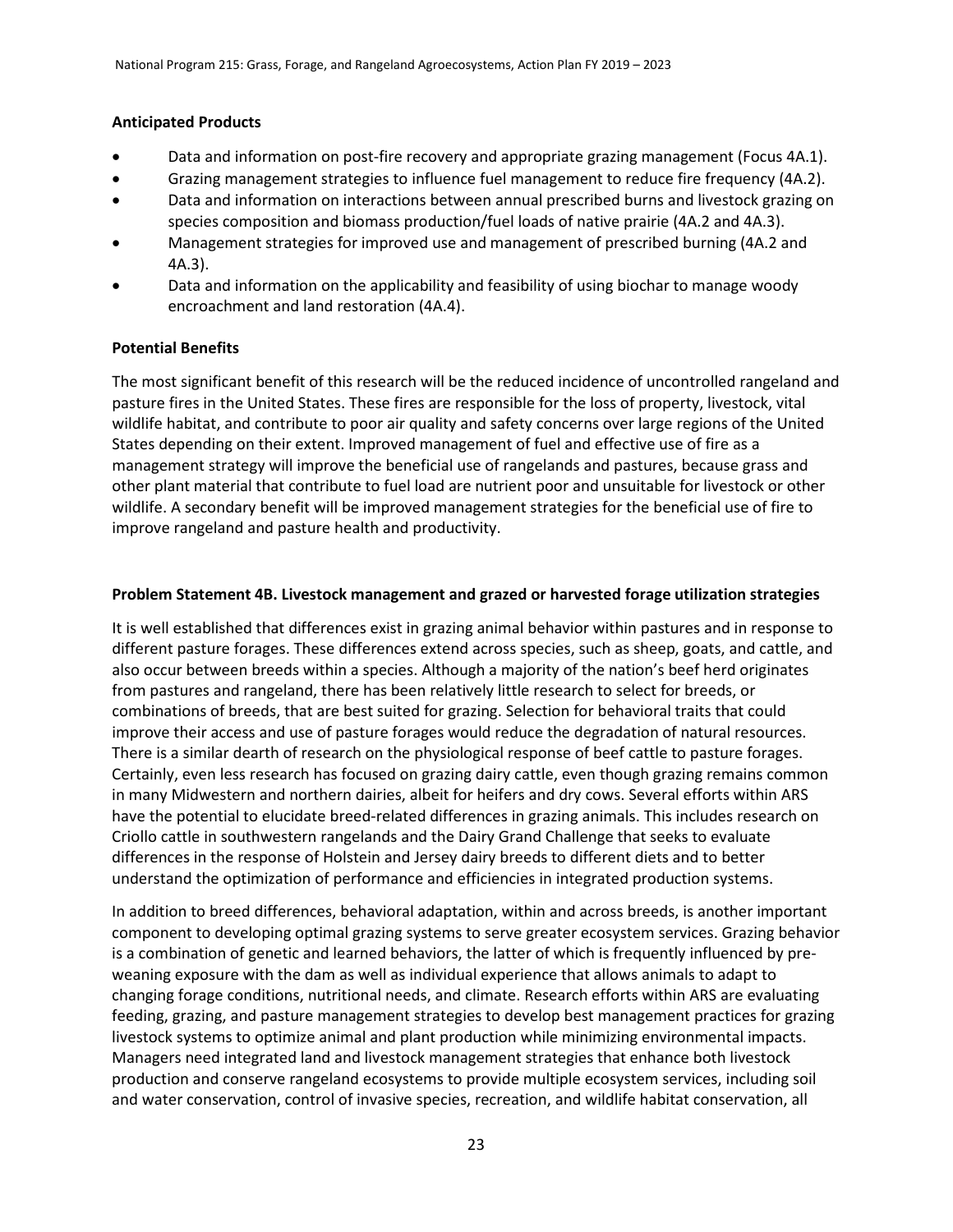under changing environmental conditions. This Problem Statement focuses specifically on strategies that can simultaneously provide forages suitable for livestock grazing along with the full spectrum of other ecosystem services essential to ecosystem health and rural communities, including water resources, soil conservation, wildlife habitat, biodiversity, recreational opportunities, and cultural heritage values.

Pasture-based systems are challenged with not only meeting nutrient requirements, animal health, and production goals of the grazing herd, but also providing for other ecosystem services, such as wildlife habitat, reduced soil erosion, improved water quality, nutrient utilization, and reduced negative environmental impacts. For example, high-forage diets (such as pasture-based diets) have been shown to result in increased methanogenesis and related greenhouse gas emissions, and represents a loss of productive energy and reduced nutrient efficiency for the grazing ruminant. In addition, overgrazing pastures not only reduces animal health and productivity, but can result in decreased forage yield, increased weed invasion, decreased water-holding capacity, and increased erosion. Improved feeding and management strategies are needed that better manage nutrient and animal supplementation for increased production, improved nutrient utilization efficiency, reduced methane production, and improved adaptability to environmental and climatic change.

# **Research Focus**

- 4B.1 Develop pasture- and forage-based livestock management systems that enhance soil health and feed efficiency.
- 4B.2 Improve management strategies for multi-animal species grazing systems (either simultaneously or sequentially).
- 4B.3 Develop pasture- and forage-based livestock management practices that improve resilience to climate change, conserve soil or protect water quality, and optimize production, conservation, and environmental goals.
- 4B.4 Determine cattle and wildlife interaction effects on livestock and wildlife distribution and performance and vegetation dynamics.
- 4B.5 Determine animal genotypes and phenotypes that do well on low-input forage systems.
- 4B.6 Develop efficient strategies for producing livestock on forage-based diets, targeting optimal productivity, and feed conversion efficiencies.
- 4B.7 Develop management strategies for the use of stockpiled grasses, legumes, forbs, and shrubs to extend the grazing season in the fall, winter, and early spring to enhance environmental sustainability and economic profitability.
- 4B.8 Develop grazing management strategies for maintenance of a diverse native plant pasture that serves livestock and wildlife including native pollinators.

#### **Anticipated Products**

- Improved forage and livestock management practices and technologies (Focus 4B.1, 4B.2, 4B.3, 4B.6, 4B.7, and 4B.8).
- Information on intensive grazing of livestock to improve forage and microbial diversity (4B.1 and 4B.3).
- Best management practices for multi-animal species grazing to increase pasture utilization and efficiency (4B.2).
- Botanical products that influence carbohydrate utilization (4B.2 and 4B.3).
- Small ruminant pasture systems to control internal parasites (4B.2 and 4B.6).
- Documentation of the effect of grass-legume mixtures on livestock performance and economic and environmental sustainability within pasture-based dairy systems (4B.3).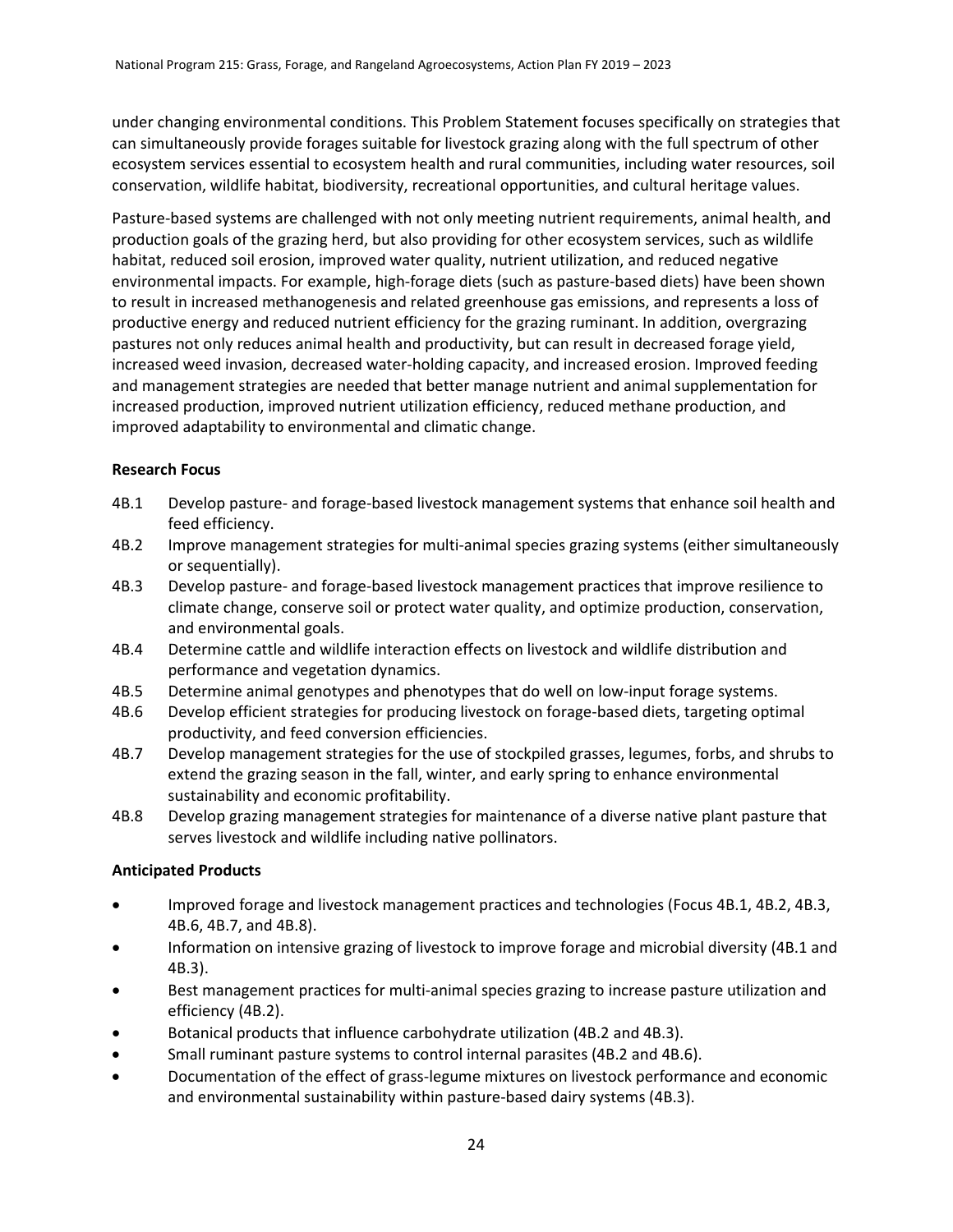- Demonstrated increase in productivity of grass-monoculture dominated grazinglands through incorporation of improved legume-interseeding strategies (4B.3 and 4B.6).
- Management practices that reduce manure, sediment, and nutrient movement off-farm and retain plant productivity under variable environmental conditions (4B.3 and 4B.7).
- Data, indicators, and/or metrics of cattle and wildlife interaction effects on animal distribution and performance and vegetation dynamics (4B.4).
- Identification and selection of animal genotypes and phenotypes that are productive and thrive on low-input pasture systems to minimize management inputs (4B.5).
- Identification of animals that are more metabolically efficient at utilizing nutrients from rangeland, pasture, and harvested forages (4B.5 and 4B.6).
- Strategic supplementation strategies that more efficiently utilize pasture and rangeland forage (4B.6 and 4B.7).
- Strategies to improve forage utilization and livestock production through protein and postrumen amino acid supplementation (4B.6 and 4B.7).
- Guidelines and management options for optimized use of forage crops for livestock (4B.6 and 4B.7)
- Data identifying grass and legume species and mixtures that optimize forage production and nutritional value for fall and winter grazing on semiarid rangelands (4B.6 and 4B.7).
- Decision support information on grazing native forage species that will provide benefits to native pollinators and wildlife (4B.8).

# **Potential Benefits**

A primary beneficial use of rangelands and pastures is livestock production. Results of the research in this subcomponent will optimize livestock production through the appropriate use of animals and forages from range and pasture resources. Research results will increase the contribution of forage-fed livestock to U.S. food security, by improving our ability to generate food from resources that are mostly unsuitable for use as human food.

# **Problem Statement 4C. Improved growth, handling, and storage of harvested biomass for optimized quality and utilization as feed or feedstocks and positive environmental benefits**

Research under Component 1 will identify environmental factors affecting forage crop establishment and parameters to maximize yield and environmental services. Improved plant materials for diverse environments to overcome biotic and abiotic stresses will be developed under Component 2 and tools for integrating forages into agroecosystems will be developed under Component 3. Research in this component will capitalize on results from Components 1-3 to focus on providing improved management practices that enhance the environment and increase the economic viability of growing, harvesting, and storing forage grasses and legumes for livestock, bioenergy, and bioproducts. Management methods are needed that result in a positive effect on soil fertility and soil health; protect or improve water quality and water resources; maximize plant establishment, vigor, and productivity; and have a positive economic return.

Harvested forage systems differ from grazing systems in that forages are grown, harvested, and typically stored before being delivered for their intended use, which includes feed for livestock or biofuel/bioproducts production. Due to climatic and ecological variation, improved systems for sustainable production of harvested forages are needed for each of the major agro-ecosystems in the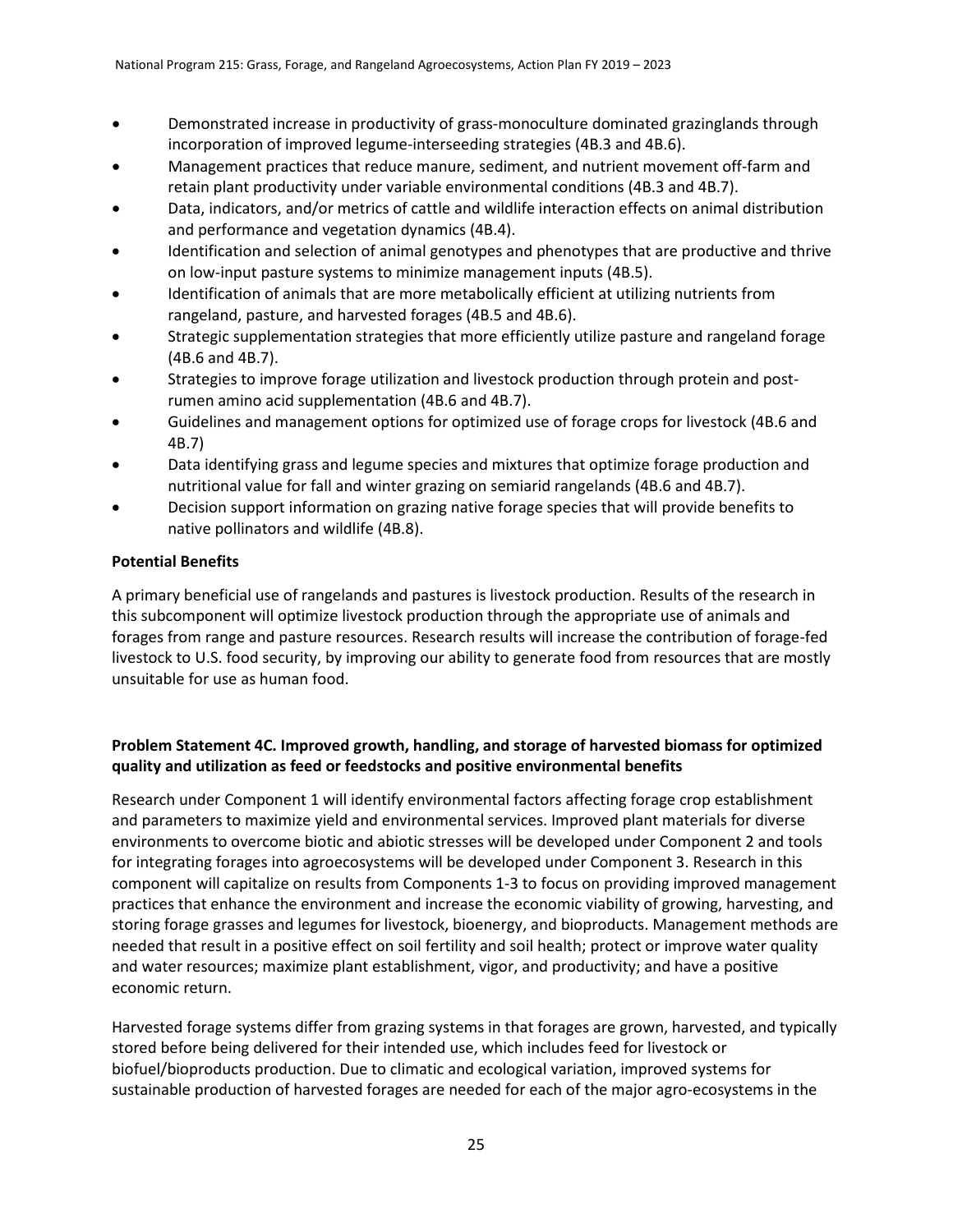United States. These systems need to be flexible to adapt to changing climatic, environmental, and market conditions. To meet national and producer objectives, production, harvest, and storage systems are needed that reduce production costs and/or enhance the value of the forage. Further research is needed to improve the ability of stored forages to retain nutrient quality and quantity. The type of research depends on the end use of the forage and will include improvements in palatability and nutrient density for use as feed for livestock.

Forages are often subject to degradation after harvest from environmental factors. Spontaneous heating in hay caused by too much moisture in the plant at the time of baling costs livestock producers in terms of dry matter losses and forage quality. Baling legume forages at low moisture levels leads to greater leaf shatter and a drop in forage quality. There is a need to increase the recovery of dry matter and nonstructural carbohydrates, improve the energy density of baled hays, and mitigate the negative effects of rainfall on ensiling, storage, and feeding characteristics of rain-damaged forage crops. During harvest and early stages of ensiling, degradation of forage proteins can occur resulting in significant economic losses and loss of nitrogen to the environment. There is a need for methods to mitigate protein loss of ensiled forages. In baled silages there is a need for research on inoculants and preservatives that can promote storage and nutritional properties. There is increasing interest in dual cropping of corn silage with winter cereals to promote soil conservation and increase forage production. Harvest management methods are needed for different environments to maximize the potential of these systems.

# **Research Focus**

- 4C.1 Identify nutrient management and animal manure supplementation practices that enhance nutrient use efficiency and reduce negative environmental impacts.
- 4C.2 Develop forage and biomass production systems that better utilize nutrients to increase productivity and/or reduce energy and nutrient input requirements.
- 4C.3 Develop methods to maximize plant establishment and vigor.
- 4C.4 Develop biomass harvest and storage systems that enhance the value of the feedstock for animal, bioenergy, or bioproduct production.
- 4C.5 Better understand the effects of the environment on stored forage characteristics.
- 4C.6 Enhance the utilization of inoculants and preservatives for harvested forages to maintain and enhance nutrients.
- 4C.7 Reduce inputs and lower costs of forage establishment, production, and harvest.
- 4C.8 Develop new forage cropping systems and management practices that expand opportunities for inclusion of harvested forage crops, forage intercropping, or the utilizations of annual cropping residues.

# **Anticipated Products**

- Management practices and decision support tools to reduce fertilizer use and improve nitrogen efficiency, plant productivity and persistence, and optimize nutritional quality (Focus 4C.1 and 4C.2).
- Recommendations for plant production and management practices that reduce the need for nitrogen inputs (4C.1, 4C.2, and 4C.7).
- Forage and biomass feedstock production systems that limit energy loss and minimize greenhouse gas emissions during ruminant digestion (4C.1 and 4C.2).
- Management practices that reduce manure, sediment, and nutrient movement off-farm and retain plant productivity under variable environmental conditions (4C.2 and 4C.8).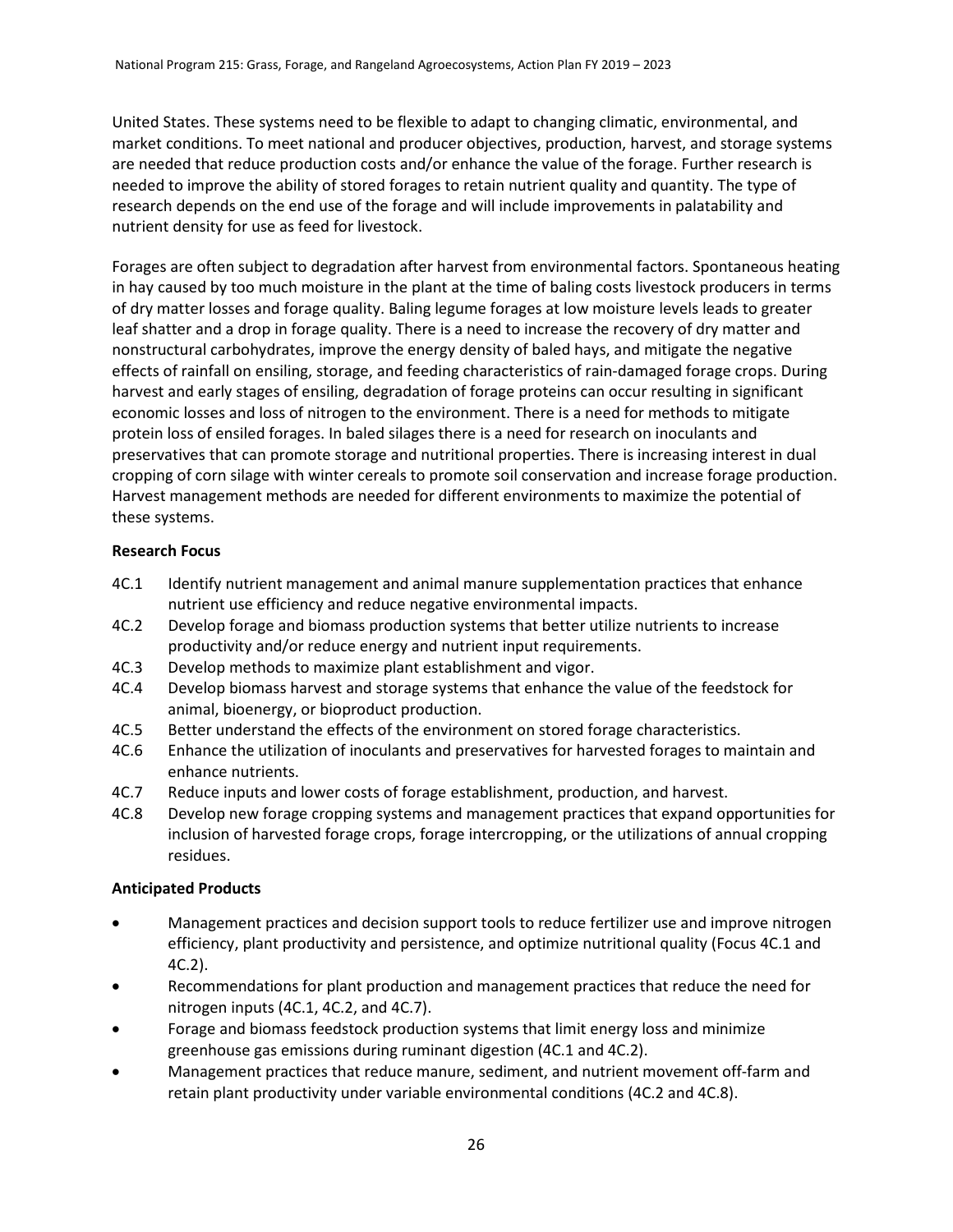- Management systems that optimize grass and forage establishment, yield, quality, and persistence (4C.3).
- Strategies to manage pests and diseases in forage production systems (4C.3).
- Best management practices, energy yield, and feedstock quality data for candidate feedstocks on marginally productive land (4C.3, 4C.7, and 4C.8).
- Information to support biomass harvest for optimal recovery of beneficial plant secondary metabolites (4C.4).
- Management practices that increase bioenergy feedstock productivity (4C.4).
- Management practices that reduce harvest costs while maintaining productivity and forage quality (4C.4, 4C.6, and 4C.7).
- Strategies to enhance the value, use, and efficiency of residual dormant forages to lower energy costs and improve the economic sustainability of livestock producers (4C.4, 4C.5, and 4C.8).
- Improved management strategies that increase preservation of dry matter, increase the energy density and retain protein of harvested forages for livestock (4C.4, 4C.5, and 4C.6).
- Economic guidelines for producing, harvesting, and storing feedstocks with available and alternative technologies (4C.4, 4C.5, 4C.6, and 4C.7).
- Preservatives and inoculants that improve the value, use, and reduce losses in stored forages (4C.6).

# **Potential Benefits**

Benefits of this research will include effective methods for increasing dry matter and other nutrients in forages throughout harvest and storage prior to use. More U.S. producers will integrate perennial forage crops into cropping systems with a positive effect on soil health and water quality. Labor and costs of forage crop production will be reduced. Farm incomes will be stabilized and diversified. Storage methods will be developed that will preserve the nutrient availability of harvested forages for livestock and other uses. Handling and storage management systems that maintain forage biomass quality will also be beneficial for improved biofuels/bioenergy as well as the production of other bio-based products.

# **Problem Statement 4D. Land and animal management strategies that control or mitigate invasive species and reduce the negative impacts of poisonous plants in the landscape.**

Noxious or undesirable plants in the landscape continue to present problems for a variety of reasons. Invasive annual grass species, such as cheatgrass and medusahead, are not native to a location and rapidly spread, causing reduced native biodiversity and other environmental damage. They often reduce the productivity of rangelands because their palatability to livestock and wildlife is limited, and increase the frequency and intensity of wildfire. Along with grass species, various trees and shrubs, such as Russian olive, juniper, and cedar, display invasive characteristics that reduce both wildlife habitat and livestock productivity of infested land, and may increase susceptibility to soil erosion and other environmental concerns. With regard to toxic plants, many plant species are inherently poisonous to livestock. Poisonous plants interfere with the optimum use of rangelands and contribute to livestock losses on private and public rangelands. These losses can be reproductive- (abortions), structural- (anatomical deformities), and production-related (reduced growth and efficiency) as well as direct mortality. Economically, these losses exceed \$300 million for livestock producers annually. Management strategies are needed to minimize the impact of poisonous plants and improved diagnostic tools that can be used by veterinarians and land managers to identify poisoned livestock, determine effective